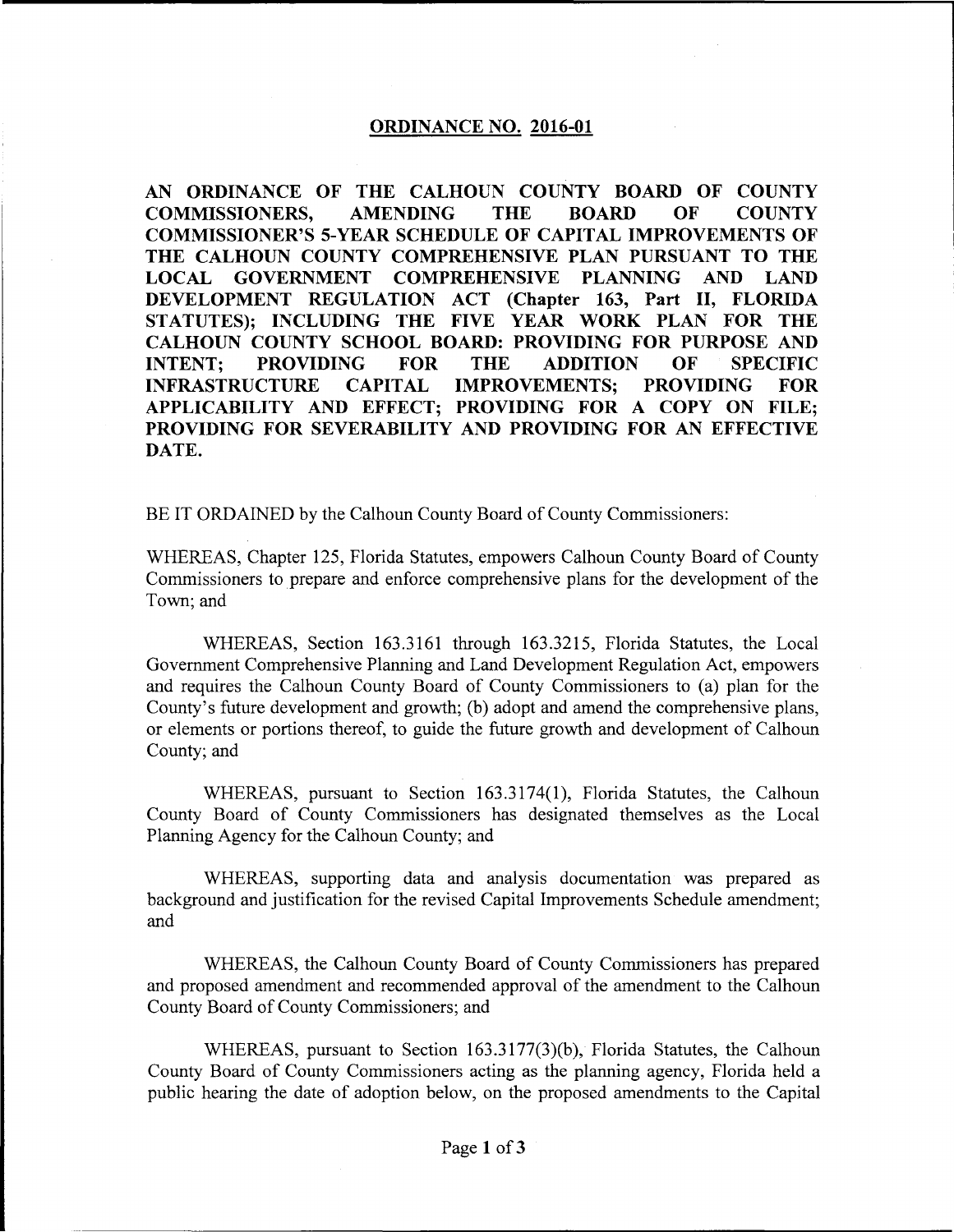Improvements Schedule, with due public notice having been provided, to obtain public comments; and

WHEREAS, in exercise of its authority, the Calhoun County Board of County Commissioners, has determined it necessary and desirable to adopt the amended Capital Improvements Schedule to encourage the most appropriate use of land, water and resources, consistent with the public interests; and deal effectively with future issues that may result from the use and development of land within Calhoun County, Florida.

# NOW, THEREFORE, BE IT ORDAINED BY CALHOUN COUNTY BOARD OF COUNTY COMMISSIONERS, FLORIDA, that:

Section  $1$  – Purpose and Intent. This Ordinance is enacted to carry out the purpose and intent of, and exercise the authority set out in it, the Local Government Comprehensive Planning and Land Development Act, Sections 163.3161 through 163.3215, Florida Statutes, and Chapter 125, Florida Statutes, as amended.

Section 2. The Calhoun County, Florida's 5-Year Schedule of Capital Improvements of the 2016-2020 Calhoun County Comprehensive Plan is hereby amended and updated to include the following:

# **5-YEAR SCHEDULE OF CAPITAL IMPROVEMENTS**

See Exhibit "A" which is inclusive of the Calhoun County School Board's fiveyear plan. Said School Board work plan shall be funded with funds from the Calhoun County School Board.

Section  $3$  - Applicability and Effect. The applicability and effect of the Calhoun County Comprehensive Plan shall be as provided by the Local Government Comprehensive Planning and Land Development Act, Sections 163.3161 through 163.3215, Florida Statutes, and this Ordinance

Section 4 - Severability. If any section of this ordinance or any portion hereof be declared by a court of competent jurisdiction to be invalid, such decision shall not affect the validity of the remainder as a whole or as to any part, other than the part declared to be invalid.

Section  $5 - Copy$  on File. A certified copy of the enacting Ordinance, as well as certified copies of the Calhoun County Comprehensive Plan and Future Land Use Map as amended, shall be filed with the Clerk of Court, and copies shall be made available to the public for a reasonable publication charge.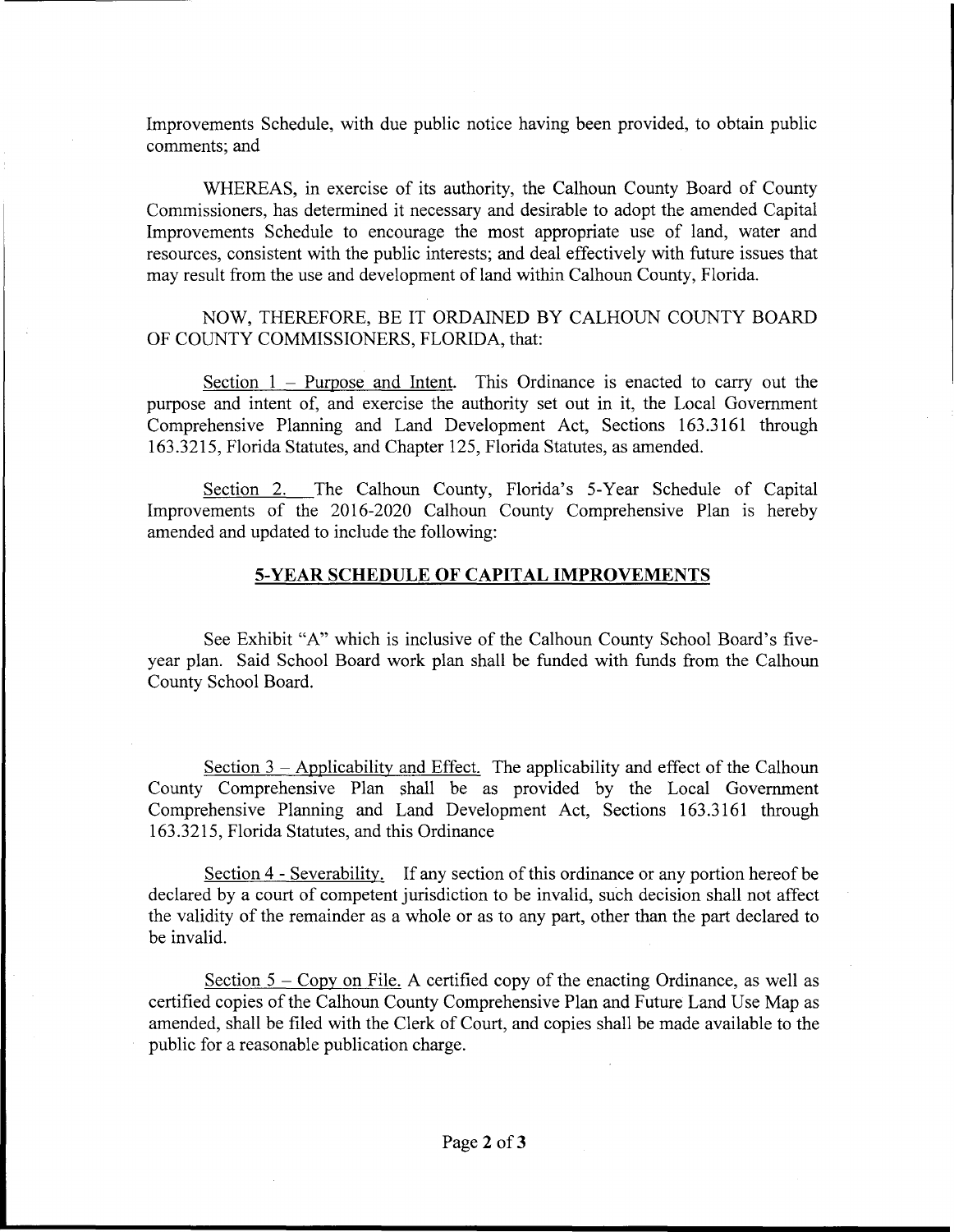Section 6. - Effective Date. Pursuant to Section 163.3184, Florida Statutes, this Ordinance and the amended version of the Calhoun County Comprehensive Plan shall not become effective until the Plan has been determined to be In-Compliance; the 21-day period for affected parties to file a petition has expired, and the Ordinance has been officially filed with the Secretary of State.

PASSED AND DULY ADOPTED, WITH A QUORUM PRESENT AND VOTING, THIS THE **3<sup>TM</sup>** DAY OF **MERCH**, 2016, BY A VOTE OF <u>S</u><br>TO <u>D</u> OF THE CALHOUN COUNTY BOARD OF COUNTY COMMISSIONERS.

Naun 13 MARION L. BROWN,

CHAIRMAN ATTEST:

CARLA HAND, Clerk of the Court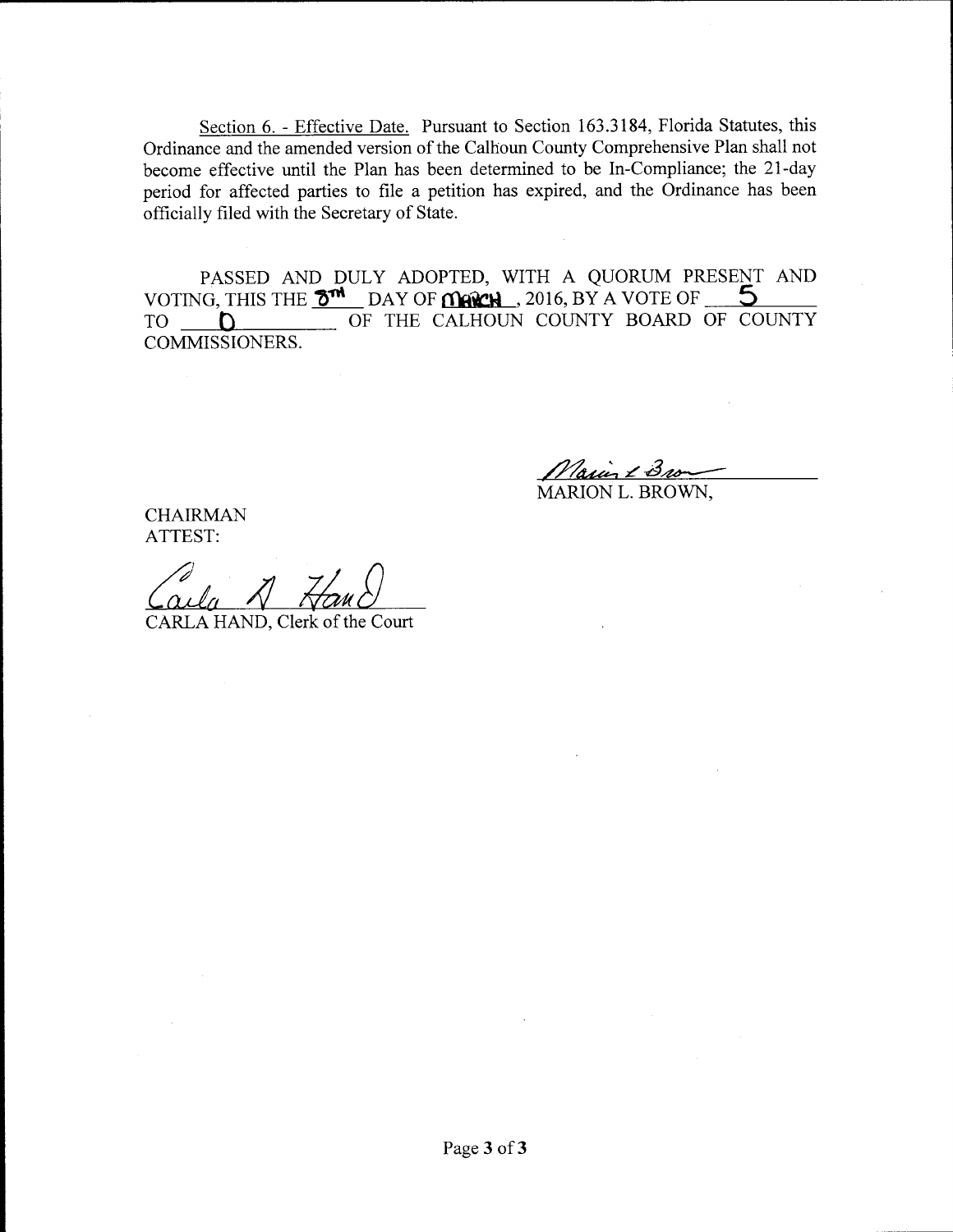# **Exhibit "A-1" Calhoun County Board of County Commissioners**

| <b>Project Description</b>                          | <b>Work Description</b>          | Year            | Funding       |
|-----------------------------------------------------|----------------------------------|-----------------|---------------|
|                                                     |                                  | Complete        | Source        |
| CR 274 from Altha Public Library to Fuqua<br>Circle | Sidewalk                         | 2017            | <b>FDOT</b>   |
| CR 392 from SR 73 to SR 71                          | <b>Widen/Resurface Existing</b>  | 2017            | <b>FDOT</b>   |
|                                                     | Lanes                            |                 |               |
| Alliance Road from CR 274 to CR 275A                | Resurfacing                      | 2018            | <b>FDOT</b>   |
| Carlos Peavy Road from CR 275 to SR 71              | <b>Flexible Pavement</b>         | 2016            | <b>FDOT</b>   |
|                                                     | Reconstruction                   |                 |               |
| Chipola Road from SR 71S to SR 20                   | Sidewalk                         | 2017            | <b>FDOT</b>   |
| <b>Central Avenue</b>                               |                                  |                 |               |
| CR 69A from John Redd Road to                       | <b>Pave Shoulders</b>            | 2016            | <b>FDOT</b>   |
| Macedonia Road                                      |                                  |                 |               |
| CR 69A from SR 69 to John Redd Road                 | <b>Pave Shoulders</b>            | 2016            | <b>FDOT</b>   |
| Willard Smith/JF Bailey Limerock Road               | <b>Flexible Pavement</b>         | 2017            | <b>FDOT</b>   |
| from SR 20 to SR 71                                 | Reconstruct                      |                 |               |
| McDaniel/Sherad Road Loop                           | Resurfacing                      | 2016            | <b>FDOT</b>   |
| Musgrove Road/Buddy Johnson Road                    | <b>Flexible Pavement</b>         | 2016            | <b>FDOT</b>   |
| from CR 274 to Oglesby Bodiford Road                | Reconstruct                      |                 |               |
| NE Roy Golden Road from SR 71 to NE                 | <b>Widen/Resurface Existing</b>  | 2016            | <b>FDOT</b>   |
| <b>Finley Avenue</b>                                | Lanes                            |                 |               |
| SW Woods Road(Matthew Wood/Charlie                  | Widen/Resurface Existing         | 2016            | <b>FDOT</b>   |
| Wood) from SW Faircloth Road to SR 20               | Lanes                            |                 |               |
| Calhoun County Airport Construction. T-             | Aviation                         | 2019            | <b>FDOT</b>   |
| Hangar Bldg. and Paving Taxiways                    | Revenue/Operational              |                 |               |
| Calhoun County Airport Construct Hangar             | <b>Aviation Capacity Project</b> | 2018            | <b>FDOT</b>   |
| with Apron                                          |                                  |                 |               |
| Calhoun County Airport Construct                    | <b>Aviation Capacity Project</b> | 2016            | <b>FDOT</b>   |
| Runway 18-36 North Extension                        |                                  |                 |               |
| <b>Calhoun County Airport Construct</b>             | <b>Aviation Capacity Project</b> | 2017            | <b>FDOT</b>   |
| Runway 18-36 South Extension                        |                                  | 2020            | <b>FDOT</b>   |
| <b>Calhoun County Airport Terminal</b><br>Expansion | <b>Aviation Capacity Project</b> |                 |               |
| <b>Calhoun County Senior Citizen Transit</b>        | Operating/Admin.                 | 2016            | <b>FDOT</b>   |
| Non-Urbanized Area 5311                             | Assistance                       |                 |               |
| Sam Duncan HMGP                                     | Drainage Improvements            | 2017            | <b>FEMA</b>   |
| Bears Head HMGP                                     | Drainage Improvements            | 2017            | <b>FEMA</b>   |
| Troy McCroan HMGP                                   | <b>Drainage Improvements</b>     | 2017            | <b>FEMA</b>   |
| <b>Black Bottom HMGP</b>                            | <b>Drainage Improvements</b>     | 2017            | <b>FEMA</b>   |
| Airport/Industrial Park Waterline                   | <b>Waterline Extension</b>       | 2016            | <b>NWFWMD</b> |
| <b>Extension NWFWMD</b>                             |                                  |                 |               |
| Hugh Creek FRDAP                                    | Renovation                       | <b>UNFUNDED</b> | <b>FDEP</b>   |
| Clay Mary FRDAP                                     | Renovation                       | <b>UNFUNDED</b> | <b>FDEP</b>   |
| Mossy Pond FRDAP                                    | Development                      | <b>UNFUNDED</b> | <b>FDEP</b>   |
| Sam Atkins Phase 7 FRDAP                            | Development                      | <b>UNFUNDED</b> | <b>FDEP</b>   |
| <b>Neal Boat Landing</b>                            | Renovation                       | <b>UNFUNDED</b> | <b>FWC</b>    |
| Sam Atkins SidewalK                                 | Development                      | <b>UNFUNDED</b> | <b>FDOT</b>   |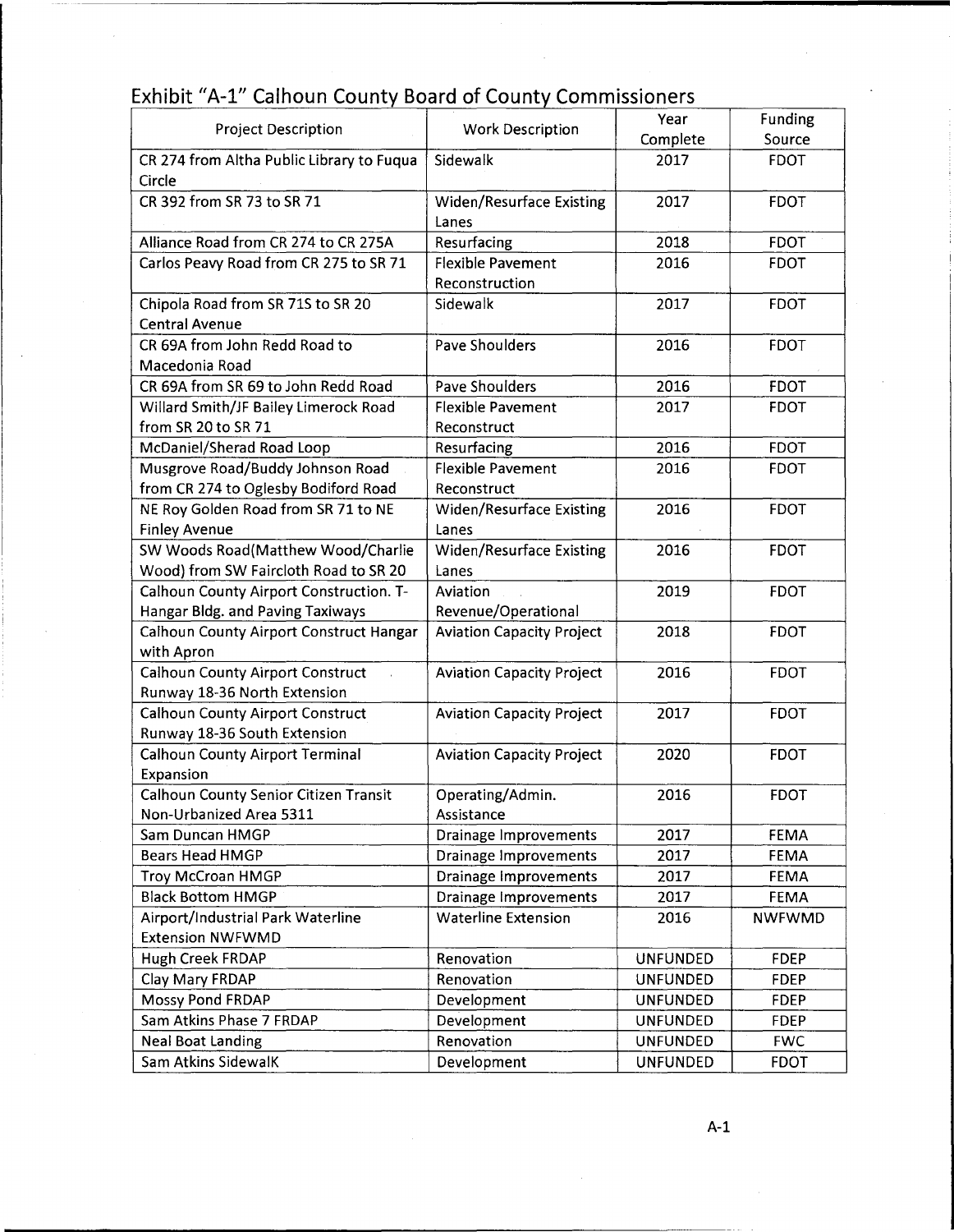# **INTRODUCTION**

The 5-Year District Facilities Work Program is a very important document. The Department of Education, Legislature, Governor's Office, Division of Community Planning (growth management), local governments, and others use the work program information for various needs including funding, planning, and as the authoritative source for school facilities related information.

The district's facilities work program must be a complete, balanced capital outlay plan that is financially feasible. The first year of the work program is the districts capital outlay budget. To determine if the work program is balanced and financially feasible, the "Net Available Revenue" minus the "Funded Projects Costs" should sum to zero for "Remaining Funds".

If the "Remaining Funds" balance is zero, then the plan is both balanced and financially feasible.

If the "Remaining Funds" balance is negative, then the plan is neither balanced nor feasible.

If the "Remaining Funds" balance is greater than zero, the plan may be feasible, but it is not balanced.

## **Summary of revenue/expenditures available for new construction and remodeling projects only.**

|                              | 2015 - 2016  | 2016 - 2017 | 2017 - 2018 | 2018 - 2019 | 2019 - 2020 | Five Year Total |
|------------------------------|--------------|-------------|-------------|-------------|-------------|-----------------|
| Total Revenues               | \$15,520.707 | \$8,419,842 | \$0         | \$0         | \$0         | \$23,940,549    |
| <b>Total Project Costs</b>   | \$15,520,707 | \$8.419.842 | \$0         | \$0         | \$0         | \$23,940,549    |
| Difference (Remaining Funds) | \$0          | \$0         | \$0         | \$0         | \$0         | \$0             |

#### **District** CALHOUN COUNTY SCHOOL DISTRICT

**Fiscal Year Range** 

#### **CERTIFICATION**

By submitting this electronic document, we certify that all information provided in this 5-year district facilities work program is accurate, all capital outlay resources are fully reported, and the expenditures planned represent a complete and balanced capital outlay plan for the district. The district Superintendent of Schools, Chief Financial Officer, and the School Board have approved the information contained in this 5-year district facilities work program; they certify to the Department of Education, Office of Educational Facilities, that the information contained herein is correct and accurate; they also certify that the plan has been developed in coordination with the general purpose local governments as required by §1013.35(2) F.S. We understand that any information contained in this 5-year district facilities work program is subject to audit by the Auditor General of the State of Florida.

**Date of School Board Adoption** 

**Work Plan Submittal Date** 

**DISTRICT SUPERINTENDENT** 

**CHIEF FINANCIAL OFFICER** 

**DISTRICT POINT-OF-CONTACT PERSON** 

**JOB TITLE** 

**PHONE NUMBER** 

**E-MAIL ADDRESS**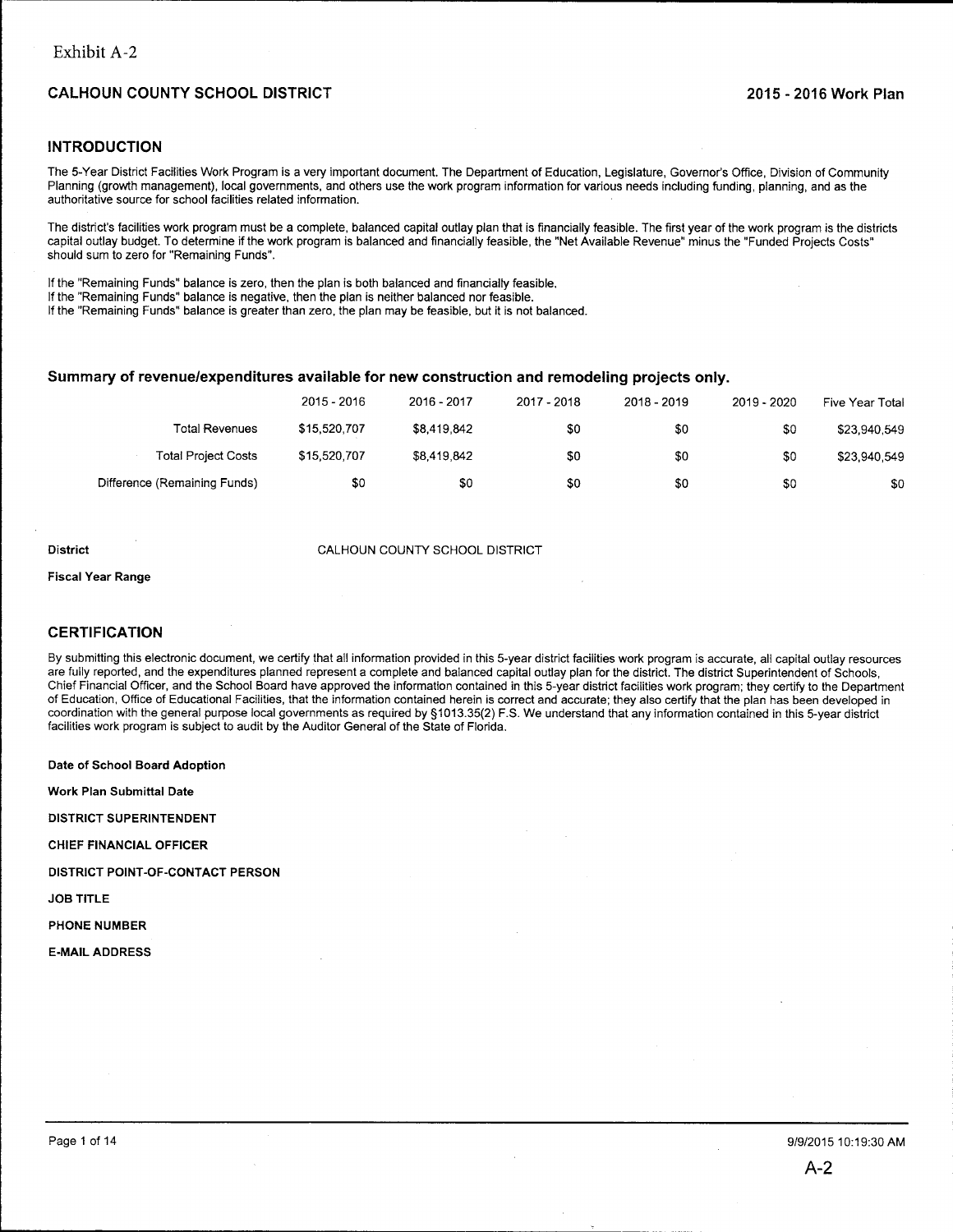# **Expenditures**

# **Expenditure for Maintenance, Repair and Renovation from 1.50-Mills and PECO**

Annually, prior to the adoption of the district school budget, each school board must prepare a tentative district facilities work program that includes a schedule of major repair and renovation projects necessary to maintain the educational and ancillary facilities of the district.

|                           | to the most<br>Item                                                                                                                                                                                                                        | 2015 - 2016<br><b>Actual Budget</b> | $2016 - 2017$<br>Projected | $2017 - 2018$<br>Projected | $2018 - 2019$<br>Projected | 2019 - 2020<br>Projected | AI W<br>Total |  |  |  |  |
|---------------------------|--------------------------------------------------------------------------------------------------------------------------------------------------------------------------------------------------------------------------------------------|-------------------------------------|----------------------------|----------------------------|----------------------------|--------------------------|---------------|--|--|--|--|
| <b>HVAC</b>               |                                                                                                                                                                                                                                            | \$10,000                            | \$10,000                   | \$10.000                   | \$10,000                   | \$10,000                 | \$50,000      |  |  |  |  |
| Locations:                | ALTHA PUBLIC SCHOOL, BLOUNTSTOWN ELEMENTARY, BLOUNTSTOWN MIDDLE (NEW), CALHOUN ADULT SCHOOL, CARR<br>ELEMENTARY & MIDDLE                                                                                                                   |                                     |                            |                            |                            |                          |               |  |  |  |  |
| Flooring                  |                                                                                                                                                                                                                                            | \$10,000                            | \$10,000                   | \$10,000                   | \$10,000                   | \$10,000                 | \$50,000      |  |  |  |  |
| Locations:                | ALTHA PUBLIC SCHOOL, BLOUNTSTOWN ELEMENTARY, BLOUNTSTOWN MIDDLE (NEW), CALHOUN ADULT SCHOOL, CARR<br>ELEMENTARY & MIDDLE                                                                                                                   |                                     |                            |                            |                            |                          |               |  |  |  |  |
| Roofing                   |                                                                                                                                                                                                                                            | \$0                                 | SO <sub>2</sub>            | \$0                        | \$O                        | \$0                      | \$0           |  |  |  |  |
| Locations:                | No Locations for this expenditure.                                                                                                                                                                                                         |                                     |                            |                            |                            |                          |               |  |  |  |  |
| Safety to Life            |                                                                                                                                                                                                                                            | \$10,000                            | \$10,000                   | \$10,000                   | \$10,000                   | \$10,000                 | \$50,000      |  |  |  |  |
| Locations:                | ALTHA PUBLIC SCHOOL, BLOUNTSTOWN ELEMENTARY, BLOUNTSTOWN MIDDLE (NEW), CALHOUN ADULT SCHOOL, CALHOUN<br>SUPERINTENDENT'S OFFICE, CARR ELEMENTARY & MIDDLE, TRANSPORTATION AND MAINTENANCE                                                  |                                     |                            |                            |                            |                          |               |  |  |  |  |
| Fencing                   |                                                                                                                                                                                                                                            | \$10,000                            | \$0                        | \$10,000                   | \$0                        | \$0                      | \$20,000      |  |  |  |  |
| Locations:                | BLOUNTSTOWN ELEMENTARY, BLOUNTSTOWN MIDDLE (NEW), CARR ELEMENTARY & MIDDLE                                                                                                                                                                 |                                     |                            |                            |                            |                          |               |  |  |  |  |
| Parking                   |                                                                                                                                                                                                                                            | \$0                                 | \$0                        | \$0                        | \$0                        | \$0                      | \$0           |  |  |  |  |
| Locations:                | No Locations for this expenditure.                                                                                                                                                                                                         |                                     |                            |                            |                            |                          |               |  |  |  |  |
| Electrical                |                                                                                                                                                                                                                                            | \$5,000                             | \$5,000                    | \$10,000                   | \$10,000                   | \$10,000                 | \$40,000      |  |  |  |  |
| Locations:                | ALTHA PUBLIC SCHOOL, BLOUNTSTOWN ELEMENTARY, BLOUNTSTOWN HIGH SCHOOL, BLOUNTSTOWN MIDDLE (NEW),<br>CALHOUN ADULT SCHOOL, CALHOUN SUPERINTENDENT'S OFFICE, CARR ELEMENTARY & MIDDLE, TRANSPORTATION AND<br><b>MAINTENANCE</b>               |                                     |                            |                            |                            |                          |               |  |  |  |  |
| Fire Alarm                |                                                                                                                                                                                                                                            | \$50,000                            | \$50,000                   | \$15,000                   | \$15.000                   | \$15,000                 | \$145,000     |  |  |  |  |
|                           | Locations: ALTHA PUBLIC SCHOOL, BLOUNTSTOWN ELEMENTARY, BLOUNTSTOWN HIGH SCHOOL, BLOUNTSTOWN MIDDLE (NEW),<br>CALHOUN ADULT SCHOOL, CARR ELEMENTARY & MIDDLE                                                                               |                                     |                            |                            |                            |                          |               |  |  |  |  |
| Telephone/Intercom System |                                                                                                                                                                                                                                            | \$0                                 | sol                        | \$0                        | \$0                        | \$0                      | \$0           |  |  |  |  |
|                           | Locations: No Locations for this expenditure.                                                                                                                                                                                              |                                     |                            |                            |                            |                          |               |  |  |  |  |
| Closed Circuit Television |                                                                                                                                                                                                                                            | SO                                  | \$0                        | \$0                        | \$0                        | \$0                      | \$0           |  |  |  |  |
|                           | Locations: No Locations for this expenditure.                                                                                                                                                                                              |                                     |                            |                            |                            |                          |               |  |  |  |  |
| Paint                     |                                                                                                                                                                                                                                            | \$10,000                            | \$10,000                   | \$10,000                   | \$10,000                   | \$10,000                 | \$50,000      |  |  |  |  |
|                           | ALTHA PUBLIC SCHOOL, BLOUNTSTOWN ELEMENTARY, BLOUNTSTOWN HIGH SCHOOL, BLOUNTSTOWN MIDDLE (NEW),<br>Locations:<br>CALHOUN ADULT SCHOOL, CALHOUN SUPERINTENDENT'S OFFICE, CARR ELEMENTARY & MIDDLE, TRANSPORTATION AND<br><b>MAINTENANCE</b> |                                     |                            |                            |                            |                          |               |  |  |  |  |
| Maintenance/Repair        |                                                                                                                                                                                                                                            | \$299,004                           | \$687,992                  | \$700,996                  | \$572,473                  | \$435,695                | \$2,696,160   |  |  |  |  |
|                           | Locations: ALTHA PUBLIC SCHOOL, BLOUNTSTOWN ELEMENTARY, BLOUNTSTOWN MIDDLE (NEW), CALHOUN ADULT SCHOOL, CARR<br>ELEMENTARY & MIDDLE, TRANSPORTATION AND MAINTENANCE                                                                        |                                     |                            |                            |                            |                          |               |  |  |  |  |
|                           | Sub Total:                                                                                                                                                                                                                                 | \$404,004                           | \$782,992                  | \$775,996                  | \$637,473                  | \$500,695                | \$3,101,160   |  |  |  |  |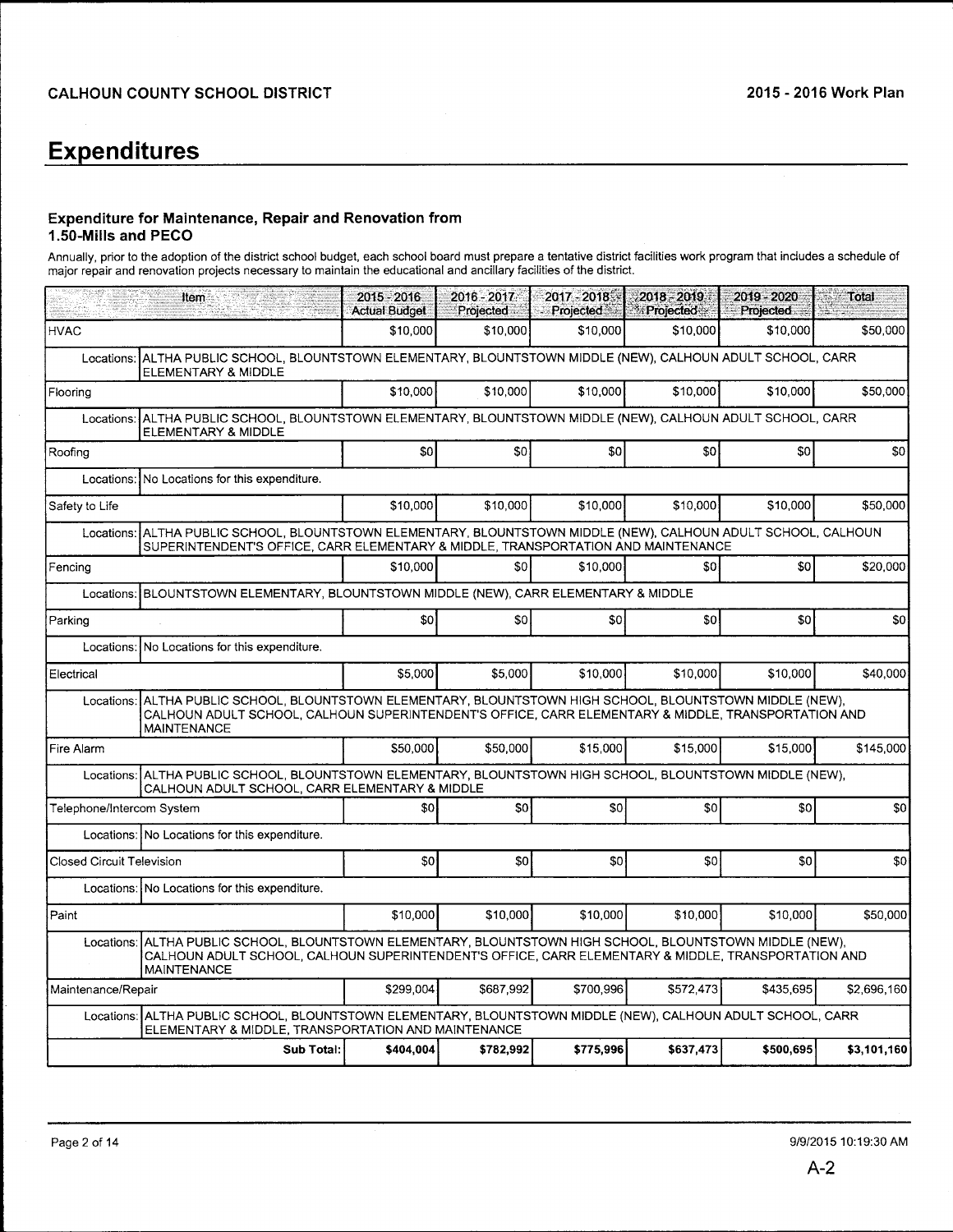| PECO Maintenance Expenditures | \$63,512  | \$88,917  | \$98,829  | \$117,131 | \$126,560 | \$494.949   |
|-------------------------------|-----------|-----------|-----------|-----------|-----------|-------------|
| 1.50 Mill Sub Total:          | \$340,492 | \$694,075 | \$677,167 | \$520,342 | \$374,135 | \$2,606,211 |

No items have been specified.

| with the state of the company of the company of the company of the company of the company of the company of the company of the company of the company of the company of the company of the company of the company of the compa<br>-----<br>Total: | \$404.004 | \$782,992 | ______<br>\$775.996<br>ъ. | \$637<br>473 | \$500.695 | .160'<br>\$3,10' |
|---------------------------------------------------------------------------------------------------------------------------------------------------------------------------------------------------------------------------------------------------|-----------|-----------|---------------------------|--------------|-----------|------------------|
|                                                                                                                                                                                                                                                   |           |           |                           |              |           |                  |

### **Local 1.50 Mill Expenditure For Maintenance, Repair and Renovation**

Anticipated expenditures expected from local funding sources over the years covered by the current work plan .

| <b>Item</b>                                                  | $2015 - 2016$<br><b>Actual Budget</b> | 2016 - 2017<br><b>Projected</b> | 2017 - 2018<br>Projected | $2018 - 2019$<br>Projected | 2019 - 2020<br>Projected | <b>Total</b>    |
|--------------------------------------------------------------|---------------------------------------|---------------------------------|--------------------------|----------------------------|--------------------------|-----------------|
| Remaining Maint and Repair from 1.5 Mills                    | \$340,492                             | \$694,075                       | \$677,167                | \$520,342                  | \$374,135                | \$2,606,211     |
| Maintenance/Repair Salaries                                  | \$50,000                              | \$165,000                       | \$165,000                | \$165,000                  | \$165,000                | \$710,000       |
| School Bus Purchases                                         | \$200,000                             | \$200,000                       | \$200,000                | \$200,000                  | \$200,000                | \$1,000,000     |
| Other Vehicle Purchases                                      | \$40,000                              | \$0                             | \$0                      | \$0                        | \$0                      | \$40,000        |
| Capital Outlay Equipment                                     | \$50,000                              | \$50,000                        | \$50,000                 | \$50,000                   | \$50,000                 | \$250,000       |
| Rent/Lease Payments                                          | \$0                                   | \$0                             | \$0                      | \$0                        | \$0                      | \$0             |
| COP Debt Service                                             | \$0                                   | \$0                             | \$0                      | \$0                        | \$0                      | 30              |
| Rent/Lease Relocatables                                      | \$32,400                              | \$32,400                        | \$0                      | \$0                        | \$0                      | \$64,800        |
| Environmental Problems                                       | \$0                                   | \$0                             | \$0                      | \$0                        | \$0                      | \$0             |
| ls.1011.14 Debt Service                                      | \$0                                   | \$0                             | \$0                      | \$0                        | \$0                      | 30 <sub>1</sub> |
| Special Facilities Construction Account                      | \$0                                   | \$0                             | \$O                      | 30                         | \$0                      | SO              |
| Premiums for Property Casualty Insurance - 1011.71<br>(4a,b) | \$100,000                             | \$135,000                       | \$145,000                | \$150,000                  | \$150,000                | \$680,000       |
| Qualified School Construction Bonds (QSCB)                   | \$0                                   | \$0                             | \$0                      | \$0                        | \$0                      | \$0             |
| Qualified Zone Academy Bonds (QZAB)                          | \$0                                   | \$0                             | \$0                      | \$0                        | \$0                      | 30              |
| Local Expenditure Totals:                                    | \$812,892                             | \$1,276,475                     | \$1,237,167              | \$1,085,342                | \$939,135                | \$5,351,011     |

# **Revenue**

#### **1.50 Mill Revenue Source**

Schedule of Estimated Capital Outlay Revenue from each currently approved source which is estimated to be available for expenditures on the projects included in the tentative district facilities work program. All amounts are NET after considering carryover balances, interest earned, new COP's, 1011.14 and 1011.15 loans, etc. Districts cannot use 1.5-Mill funds for salaries except for those explicitly associated with maintenance/repair projects. (1011.71 (5), F.S.)

| Item                                           | <b>Fund</b> | 2015 - 2016<br><b>Actual Value</b> | $2016 - 2017$<br>Projected | $-2017 - 2018$<br>Projected | $2018 - 2019$<br>Projected | $1.2019 - 2020$<br>Proiected - | Total           |
|------------------------------------------------|-------------|------------------------------------|----------------------------|-----------------------------|----------------------------|--------------------------------|-----------------|
| (1) Non-exempt property<br>lassessed valuation |             | \$447.224.362                      | \$467.077.400              | \$489,400,346               | \$512,437,913              | \$535,905,644                  | \$2,452,045,665 |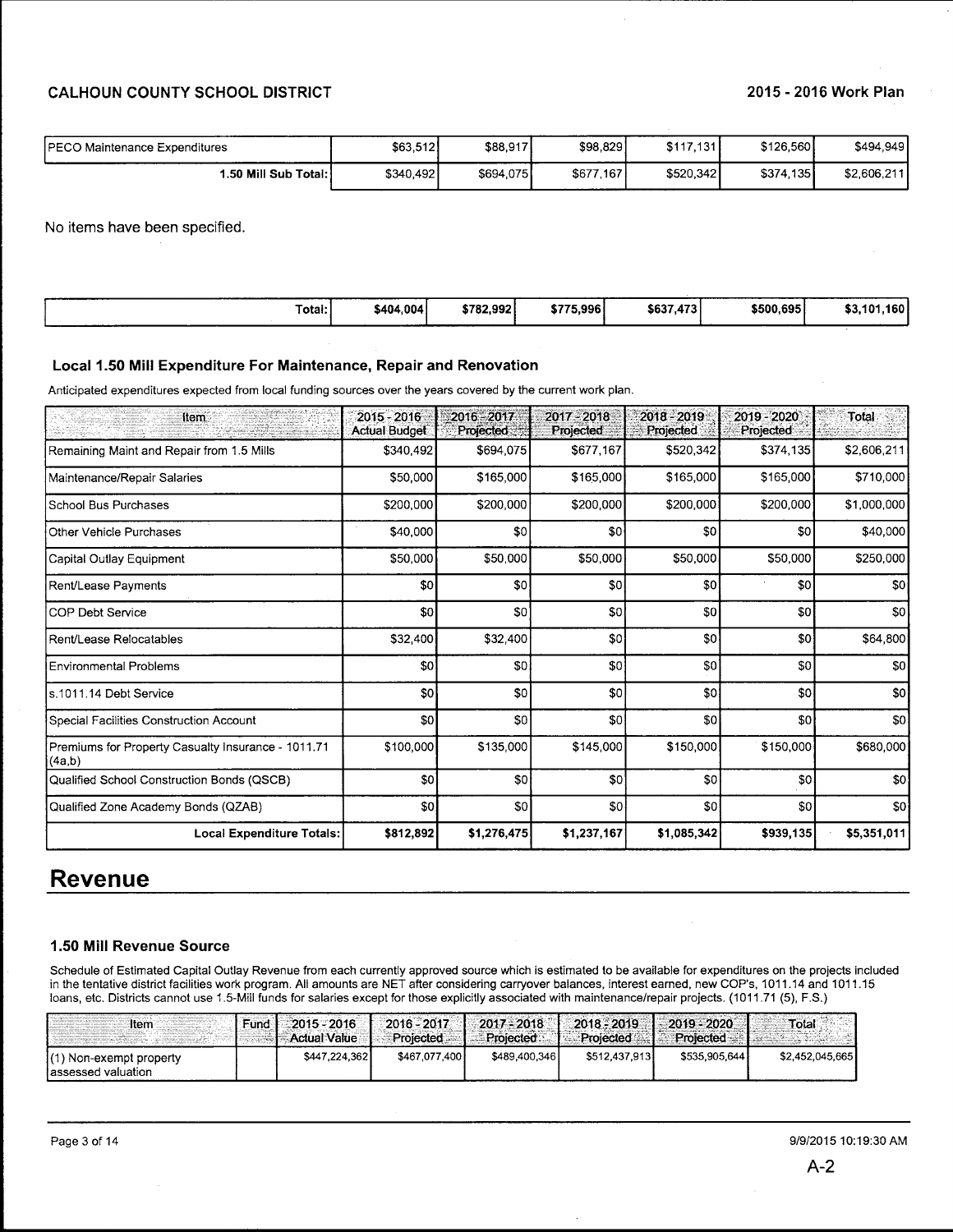| (2) The Millege projected for<br>discretionary capital outlay per<br>ls.1011.71    |       | 1.50 L    | I.50 I    | 1.50      | 1.50      | 1.50      |             |
|------------------------------------------------------------------------------------|-------|-----------|-----------|-----------|-----------|-----------|-------------|
| (3) Full value of the 1.50-Mill<br>Idiscretionary capital outlay per<br>ls.1011.71 |       | \$751,337 | \$784,690 | \$822,193 | \$860,896 | \$900,321 | \$4,119,437 |
| $(4)$ Value of the portion of the 1.50<br>l-Mill ACTUALLY levied                   | 370 l | \$644,003 | \$672.591 | \$704,736 | \$737.911 | \$771,704 | \$3.530.945 |
| $(5)$ Difference of lines $(3)$ and $(4)$                                          |       | \$107,334 | \$112,099 | \$117,457 | \$122,985 | \$128,617 | \$588,492   |

## PECO Revenue Source

The figure in the row designated "PECO Maintenance" will be subtracted from funds available for new construction because PECO maintenance dollars cannot be used for new construction.

| <b>Item</b>                   | Fund | 2015 - 2016<br><b>Actual Budget</b> | 2016 - 2017<br>Projected | $2017 - 2018$<br>Projected | Projected | $2018 - 2019$ $\rightarrow 2019 - 2020$<br>Projected | Total     |
|-------------------------------|------|-------------------------------------|--------------------------|----------------------------|-----------|------------------------------------------------------|-----------|
| <b>IPECO New Construction</b> | 340  | \$0 I                               | \$0                      | \$0                        | \$0       | \$0                                                  | \$0       |
| PECO Maintenance Expenditures |      | \$63,512                            | \$88,917                 | \$98,829                   | \$117.131 | \$126,560                                            | \$494,949 |
|                               |      | \$63,512                            | \$88,917                 | \$98.829                   | \$117,131 | \$126.560                                            | \$494.949 |

# CO & DS Revenue Source

Revenue from Capital Outlay and Debt Service funds.

| Item                                       | <b>Fund</b> | 2015 - 2016<br><b>Actual Budget</b> | 2016 - 2017<br>Projected | 2017 - 2018<br>Projected | $2018 - 2019$<br>Projected | $-2019 - 2020$<br><b>Projected</b> | Total     |
|--------------------------------------------|-------------|-------------------------------------|--------------------------|--------------------------|----------------------------|------------------------------------|-----------|
| ICO & DS Cash Flow-through<br>Distributed  | 360         | \$66,9581                           | \$66,958                 | \$66,958                 | \$66,958                   | \$66,958                           | \$334,790 |
| ICO & DS Interest on<br>I Undistributed CO | 360         | \$473                               | \$473                    | \$473                    | \$473]                     | \$473                              | \$2.365   |
|                                            |             | \$67,431                            | \$67,431                 | \$67,431                 | \$67.431                   | \$67,431                           | \$337,155 |

#### Fair Share Revenue Source

All legally binding commitments for proportionate fair-share mitigation for impacts on public school facilities must be included in the 5-year district work program. Nothing reported for this section.

#### Sales Surtax Referendum

Specific information about any referendum for a 1-cent or %-cent surtax referendum during the previous year.

Did the school district hold a surtax referendum during the past fiscal year 2014 - 2015?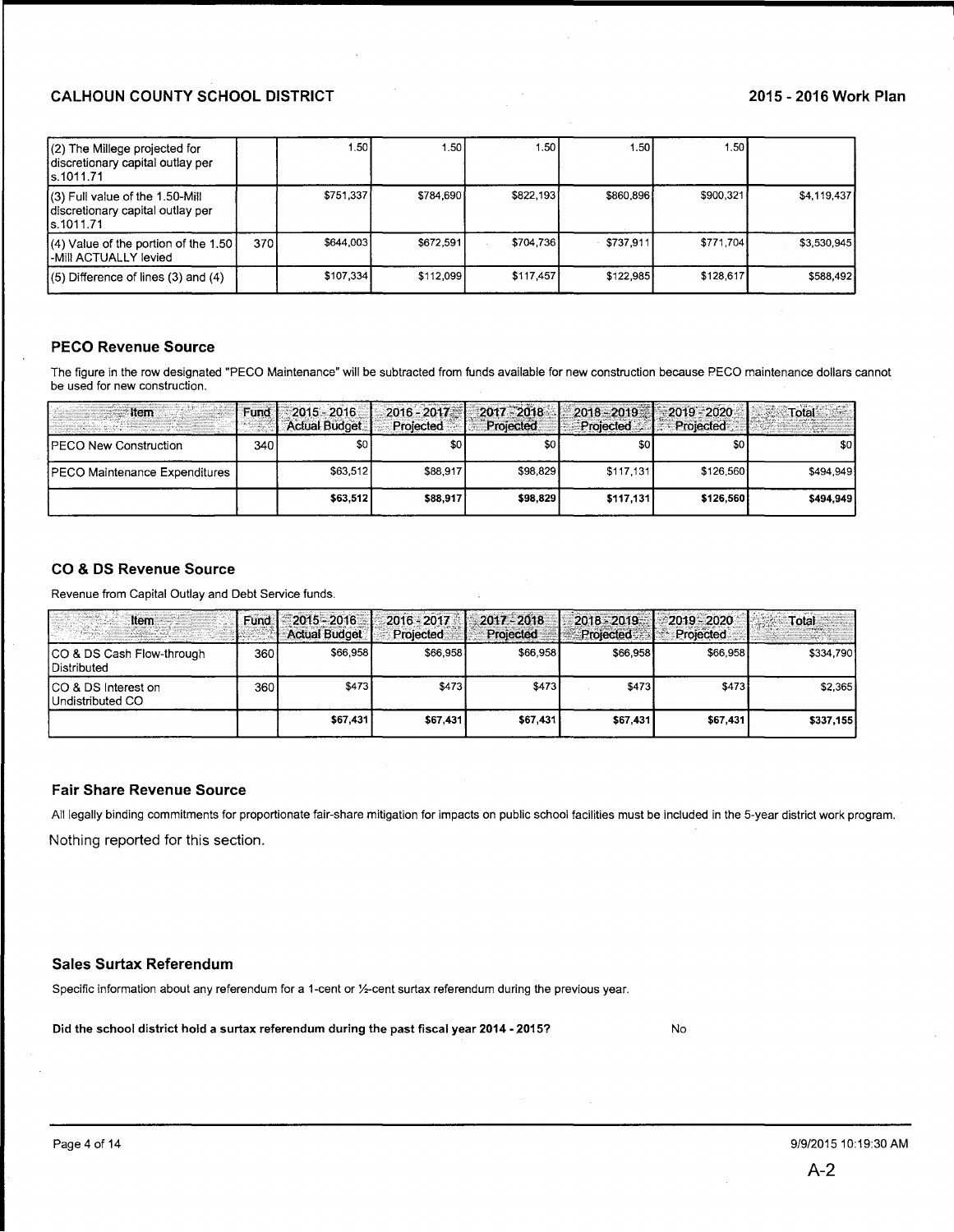# **Additional Revenue Source**

Any additional revenue sources

| Item                                                                                                               | 2015 - 2016<br><b>Actual Value</b> | 2016 - 2017<br>Projected | 2017 - 2018<br>Projected | $2018 - 2019$<br>Projected | 2019 - 2020<br>Projected | <b>Total</b> |
|--------------------------------------------------------------------------------------------------------------------|------------------------------------|--------------------------|--------------------------|----------------------------|--------------------------|--------------|
| Proceeds from a s.1011.14/15 F.S. Loans                                                                            | \$0                                | \$0                      | \$0                      | \$0                        | \$0                      | \$0          |
| District Bonds - Voted local bond<br>referendum proceeds per s.9, Art VII<br><b>State Constitution</b>             | \$0                                | \$0                      | \$0                      | \$0                        | \$0                      | \$0          |
| Proceeds from Special Act Bonds                                                                                    | \$0                                | \$0                      | \$0                      | \$0                        | \$0                      | \$0          |
| Estimated Revenue from CO & DS Bond<br>Sale                                                                        | \$0                                | \$0                      | \$0                      | \$0                        | \$0                      | \$0          |
| Proceeds from Voted Capital<br>Improvements millage                                                                | \$0                                | \$0                      | \$0                      | \$0                        | \$0                      | \$0          |
| Other Revenue for Other Capital Projects                                                                           | \$0                                | \$0                      | \$0                      | \$0                        | \$0                      | \$0          |
| Proceeds from 1/2 cent sales surtax<br>authorized by school board                                                  | \$385,000                          | \$365,000                | \$365,000                | \$180,000                  | \$0                      | \$1,295,000  |
| Proceeds from local governmental<br>infrastructure sales surtax                                                    | \$0                                | \$0                      | \$0                      | \$0                        | \$0                      | \$0          |
| Proceeds from Certificates of<br>Participation (COP's) Sale                                                        | \$0                                | \$0                      | \$0                      | \$0                        | \$0                      | \$0          |
| Classrooms First Bond proceeds amount<br>authorized in FY 1997-98                                                  | \$71,453                           | \$71,453                 | \$0                      | \$0                        | \$0                      | \$142,906    |
| Classrooms for Kids                                                                                                | \$0                                | \$0                      | \$0                      | \$0                        | \$0                      | \$0          |
| <b>District Equity Recognition</b>                                                                                 | \$0                                | \$0                      | \$0                      | \$0                        | \$0                      | \$0          |
| <b>Federal Grants</b>                                                                                              | \$0                                | \$0                      | \$0                      | \$0                        | \$0                      | \$0          |
| Proportionate share mitigation (actual<br>cash revenue only, not in kind donations)                                | \$0                                | \$0                      | \$0                      | \$0                        | \$0                      | \$0          |
| Impact fees received                                                                                               | \$0                                | \$0                      | \$0                      | \$0                        | \$0                      | \$0          |
| Private donations                                                                                                  | \$0                                | \$0                      | \$0                      | \$0                        | \$0                      | \$0          |
| Grants from local governments or not-for-<br>profit organizations                                                  | \$0                                | \$0                      | \$0                      | \$0                        | \$0                      | \$0          |
| Interest, Including Profit On Investment                                                                           | \$0                                | \$0                      | \$0                      | \$0                        | \$0                      | \$0          |
| Revenue from Bonds pledging proceeds<br>from 1 cent or 1/2 cent Sales Surtax                                       | \$0                                | \$0                      | \$0                      | \$0                        | \$0                      | \$0          |
| <b>Total Fund Balance Carried Forward</b>                                                                          | \$6,745,870                        | \$100,000                | \$100,000                | \$100,000                  | \$100,000                | \$7,145,870  |
| General Capital Outlay Obligated Fund<br><b>Balance Carried Forward From Total</b><br>Fund Balance Carried Forward | \$0                                | \$0                      | \$0                      | \$0                        | \$0                      | \$0          |
| Special Facilities Construction Account                                                                            | \$8,419,842                        | \$8,419,842              | \$0                      | \$0                        | \$0                      | \$16,839,684 |
| One Cent - 1/2 Cent Sales Surtax Debt<br>Service From Total Fund Balance Carried<br>Forward                        | \$0                                | \$0                      | \$0                      | \$0                        | \$0                      | \$0          |
| Capital Outlay Projects Funds Balance<br>Carried Forward From Total Fund<br><b>Balance Carried Forward</b>         | \$0                                | \$0                      | \$0                      | \$0                        | \$0                      | \$0          |
| Subtotal                                                                                                           | \$15,622,165                       | \$8,956,295              | \$465,000                | \$280,000                  | \$100,000                | \$25,423,460 |

÷.

 $\bar{\psi}$ 

# **Total Revenue Summary**

 $\mathbb{R}^2$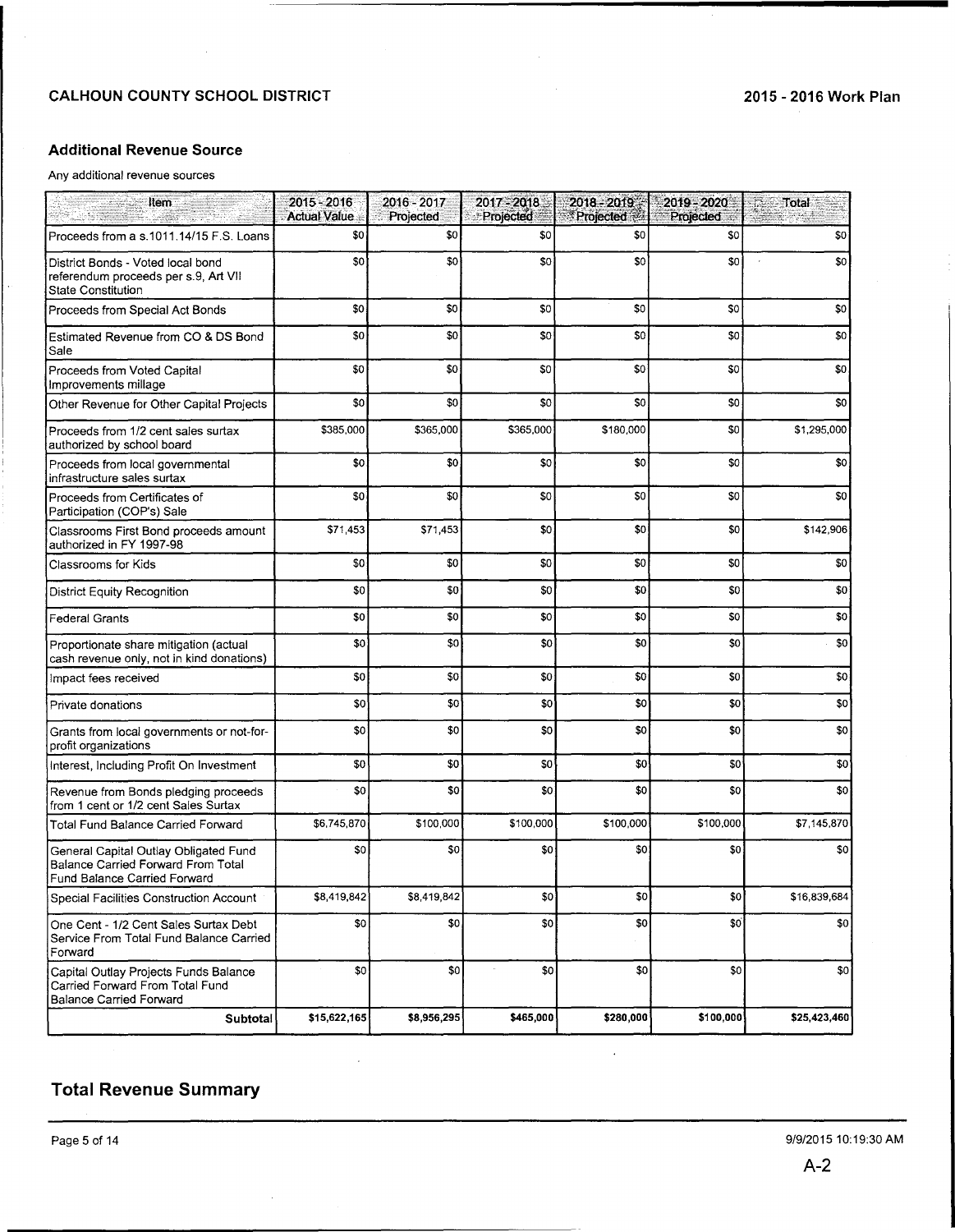# CALHOUN COUNTY SCHOOL DISTRICT

| <b>Item Name</b>                                           | 2015 - 2016<br><b>Budget</b>   | 2016 - 2017<br>Projected | $2017 - 2018$<br>Projected | 2018 - 2019<br>Projected | 2019 - 2020<br><b>Projected</b> | <b>Five Year Total</b> |
|------------------------------------------------------------|--------------------------------|--------------------------|----------------------------|--------------------------|---------------------------------|------------------------|
| Local 1.5 Mill Discretionary Capital Outlay<br>Revenue     | \$644,003                      | \$672,591                | \$704,736                  | \$737,911                | \$771,704                       | \$3,530,945            |
| PECO and 1.5 Mill Maint and Other 1.5<br>Mill Expenditures | $(\$812,892)]$                 | (\$1,276,475)            | (\$1,237,167)              | (\$1,085,342)            | ( \$939, 135)                   | ( \$5,351,011)         |
| IPECO Maintenance Revenue                                  | \$63,512                       | \$88,917                 | \$98,829                   | \$117,131                | \$126,560                       | \$494,949              |
| Available 1.50 Mill for New<br><b>Construction</b>         | ( \$168, 889)                  | ( \$603, 884)            | ( \$532,431)               | ( \$347, 431)            | (\$167,431)                     | ( \$1,820,066)         |
| <b>Item Name</b><br>IK TANGGUNI                            | $2015 - 2016$<br><b>Budget</b> | 2016 - 2017<br>Projected | 2017-2018<br>Projected     | 2018 - 2019<br>Projected | 2019 - 2020<br><b>Projected</b> | <b>Five Year Total</b> |
| CO & DS Revenue                                            | \$67,431                       | \$67,431                 | \$67,431                   | \$67,431                 | \$67,431                        | \$337,155              |
| PECO New Construction Revenue                              | \$0                            | \$0                      | \$0                        | \$0                      | \$0                             | \$0                    |
| Other/Additional Revenue                                   | \$15,622,165                   | \$8,956,295              | \$465,000                  | \$280,000                | \$100,000                       | \$25,423,460           |
| <b>Total Additional Revenue</b>                            | \$15,689,596                   | \$9.023,726              | \$532.431                  | \$347,431                | \$167,431                       | \$25,760,615           |
| Total Available Revenue                                    | \$15,520,707                   | \$8,419,842              | \$0                        | \$0                      | \$0                             | \$23,940,549           |

# **Project Schedules**

# Capacity Project Schedules

A schedule of capital outlay projects necessary to ensure the availability of satisfactory classrooms for the projected student enrollment in K-12 programs.

| <b>Project Description</b>                                                                                                                                                             | Location                                         |                               | $2015 - 2016$ | 2016-2017 2017-2018 |          | 2018 - 2019 | 2019 - 2020 | Total            | Funded |
|----------------------------------------------------------------------------------------------------------------------------------------------------------------------------------------|--------------------------------------------------|-------------------------------|---------------|---------------------|----------|-------------|-------------|------------------|--------|
| New pre-k thru 8<br>facility built with<br>special facility<br>funding. A high<br>school facility built<br>with DEP funds that<br>was acquired when<br>two buildings were<br>torn down | <b>ALTHA PUBLIC</b><br><b>SCHOOL</b>             | Planned <sup>1</sup><br>Cost: | \$15,520,707  | \$8,419,842         | \$0      | \$0         | \$0         | \$23,940,549 Yes |        |
|                                                                                                                                                                                        |                                                  | Student Stations:             |               | 675                 | Ωİ       |             |             | 675              |        |
|                                                                                                                                                                                        |                                                  | Total Classrooms:             | O             | 38                  | $\Omega$ |             | n           | 38               |        |
|                                                                                                                                                                                        |                                                  | Gross Sq Ft:                  | ΩI            | 126,594             | $\Omega$ |             | 0           | 126,594          |        |
|                                                                                                                                                                                        |                                                  |                               |               |                     |          |             |             |                  |        |
|                                                                                                                                                                                        | <b>Planned Cost:</b><br><b>Student Stations:</b> |                               | \$15,520,707  | \$8,419,842         | \$0      | \$0         | \$0         | \$23,940,549     |        |
|                                                                                                                                                                                        |                                                  |                               |               | 675                 | Ω        |             |             | 675              |        |
|                                                                                                                                                                                        |                                                  | <b>Total Classrooms:</b>      | O             | 38                  | n        |             |             | 38               |        |
|                                                                                                                                                                                        |                                                  | Gross Sq Ft:                  | 0             | 126,594             |          |             |             | 126,594          |        |

 $\overline{\phantom{a}}$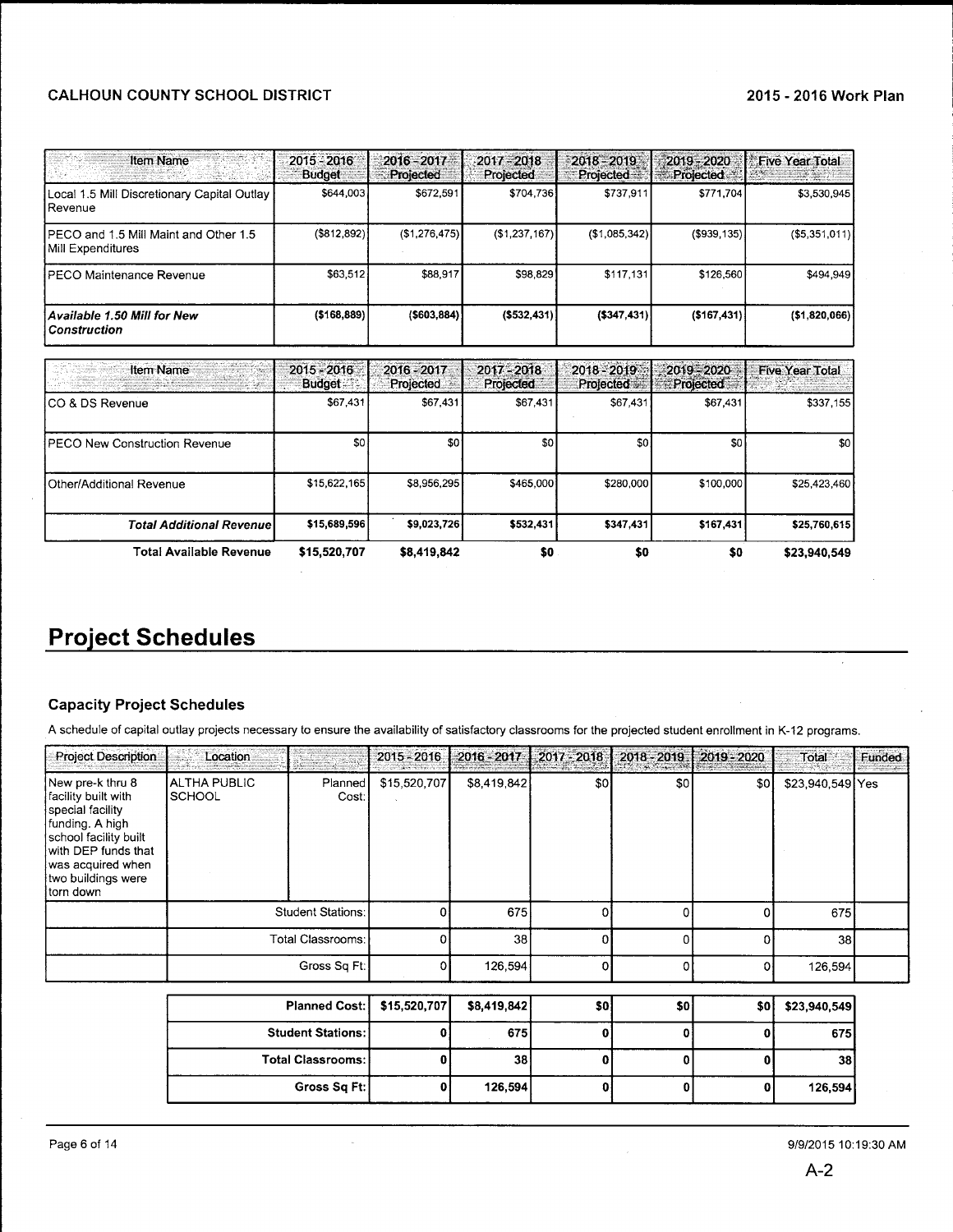# **CALHOUN COUNTY SCHOOL DISTRICT**

## **Other Project Schedules**

Major renovations, remodeling, and additions of capital outlay projects that do not add capacity to schools. Nothing reported for this section.

# **Additional Project Schedules**

Any projects that are not identified in the last approved educational plant survey. Nothing reported for this section.

### **Non Funded Growth Management Project Schedules**

Schedule indicating which projects, due to planned development, that CANNOT be funded from current revenues projected over the next five years.

Nothing reported for this section.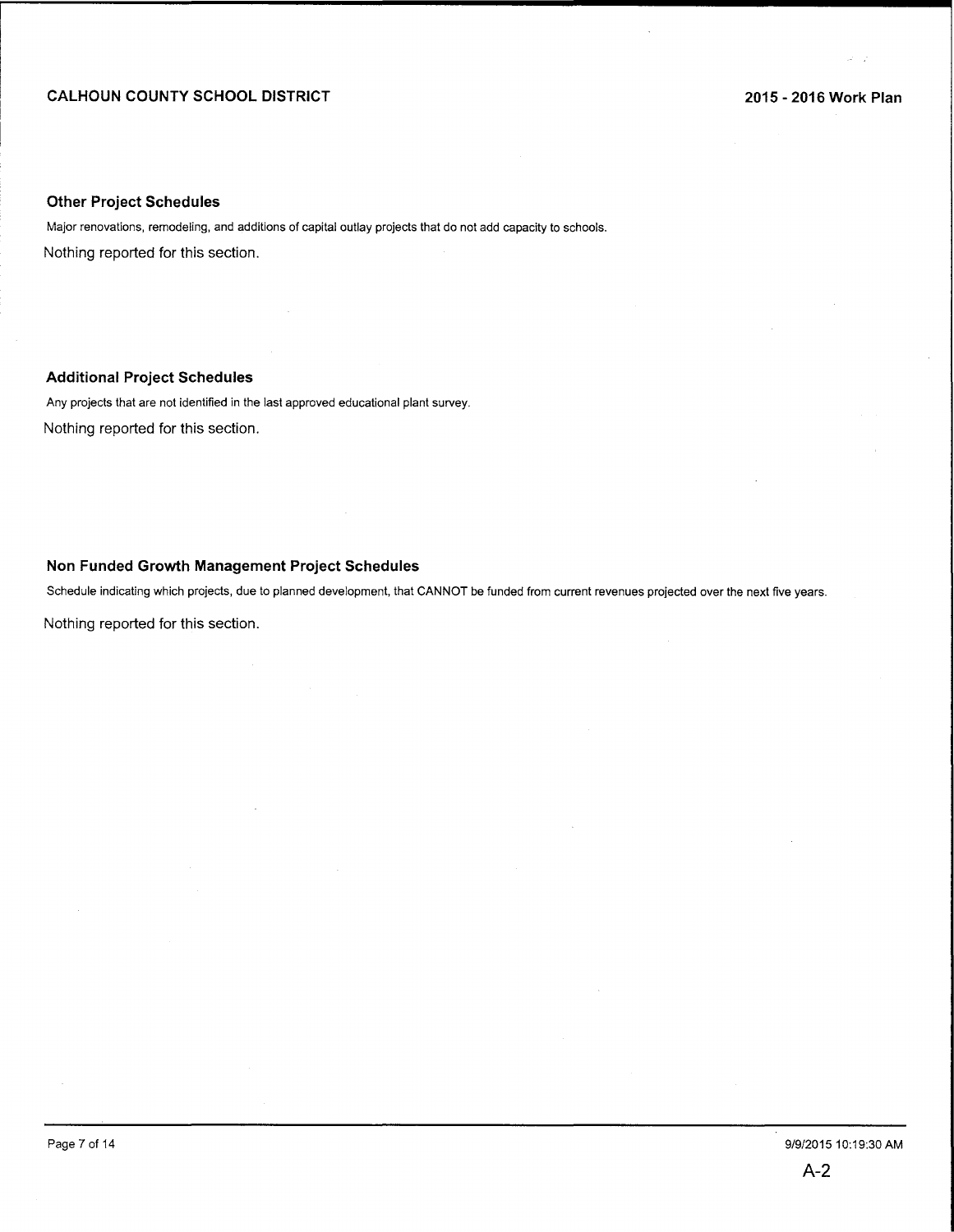# **Tracking**

# **Capacity Tracking**

| Location<br>160000000               | $2015 -$<br>2016 Satis.<br>Stu. Sta. | Actual<br>$2015 -$<br><b>2016 FISH</b><br>Capacity | Actual<br>2014 -<br>2015<br><b>COFTE</b> | # Class<br><b>Rooms</b> | <b>Actual</b><br><b>Average</b><br>$2015 -$<br><b>2016 Class</b><br>Size : | Actual<br>$2015 -$<br>2016<br><b>Utilization</b> | New:<br>Stu.<br>Capacity<br>296440000 | New<br>Rooms to<br>be.<br><b>Added/Re</b><br>moved - | Projected<br>$2019 -$<br>2020<br><b>COFTE</b> | Projected<br>$2019 -$<br>2020<br>Utilization | Projected<br>$-2019 -$<br>2020 Class<br><b>Size</b> |
|-------------------------------------|--------------------------------------|----------------------------------------------------|------------------------------------------|-------------------------|----------------------------------------------------------------------------|--------------------------------------------------|---------------------------------------|------------------------------------------------------|-----------------------------------------------|----------------------------------------------|-----------------------------------------------------|
| IBLOUNTSTOWN MIDDLE<br>(NEW)        | 563                                  | 506                                                | 266                                      | 23                      | 12                                                                         | 52.00 %                                          | 0                                     | 0                                                    | 247                                           | 49.00 %                                      | 11                                                  |
| ICALHOUN ADULT<br><b>I</b> SCHOOL   | 162                                  | 243                                                |                                          | 9                       |                                                                            | 3.00 %                                           | $\Omega$                              | 0                                                    |                                               | 3.00%                                        |                                                     |
| ICARR ELEMENTARY &<br>MIDDLE        | 415                                  | 373                                                | 263                                      | 21                      | 13                                                                         | 71.00 %                                          | C                                     | 0                                                    | 246                                           | 66.00 %                                      | 12                                                  |
| IALTHA PUBLIC SCHOOL                | 631                                  | 567                                                | 605                                      | 35                      | 17                                                                         | 107.00 %                                         | $\Omega$                              | Ω                                                    | 586                                           | 103.00 %                                     | 17                                                  |
| <b>IBLOUNTSTOWN</b><br>IELEMENTARY  | 836                                  | 836                                                | 610                                      | 17                      | 36                                                                         | 73.00 %                                          | <sup>0</sup>                          |                                                      | 592                                           | 71.00%                                       | 35 <sup>1</sup>                                     |
| <b>IBLOUNTSTOWN HIGH</b><br> SCHOOL | 846                                  | 676                                                | 404                                      | 37                      | 11                                                                         | 60.00 %                                          | o                                     |                                                      | 385                                           | 57.00 %                                      | 10 <sup>1</sup>                                     |
|                                     | 3,453                                | 3,201                                              | 2,155                                    | 142                     | 15 <sup>1</sup>                                                            | 67.32 %                                          | Ω                                     | n                                                    | 2,063                                         | 64.45 %                                      | 15                                                  |

The COFTE Projected Total (2,063) for 2019- 2020 must match the Official Forecasted COFTE Total (2,063) for 2019-2020 before this section can be completed. In the event that the COFTE Projected Total does not match the Official forecasted COFTE, then the Balanced Projected COFTE Table should be used to balance COFTE.

 $\sim$ 

<u> 1989 - Johann Barn, mars eta industrial eta industrial eta industrial eta industrial eta industrial eta indus</u>

| Projected COFTE for 2019 - 2020 |       |
|---------------------------------|-------|
| Elementary (PK-3)               | 619   |
| Middle (4-8)                    | 866   |
| High (9-12)                     | 578   |
|                                 | 2,063 |

| <b>Grade Level Type</b> | <b>Balanced Projected</b><br>COFTE for 2019 - 2020 |
|-------------------------|----------------------------------------------------|
| Elementary (PK-3)       |                                                    |
| Middle (4-8)            |                                                    |
| High (9-12)             |                                                    |
|                         | 2,063                                              |

# **Relocatable Replacement**

Number of relocatable classrooms clearly identified and scheduled for replacement in the school board adopted financially feasible 5-year district work program.

| ocation                           | $12015 - 2016$ | 2016, 2017.1 |  | 2017 - 2018   2018 - 2019   2019 - 2020   Year 5 Total |  |
|-----------------------------------|----------------|--------------|--|--------------------------------------------------------|--|
| <b>IALTHA PUBLIC SCHOOL</b>       |                |              |  |                                                        |  |
| Total Relocatable Replacements: ] |                |              |  |                                                        |  |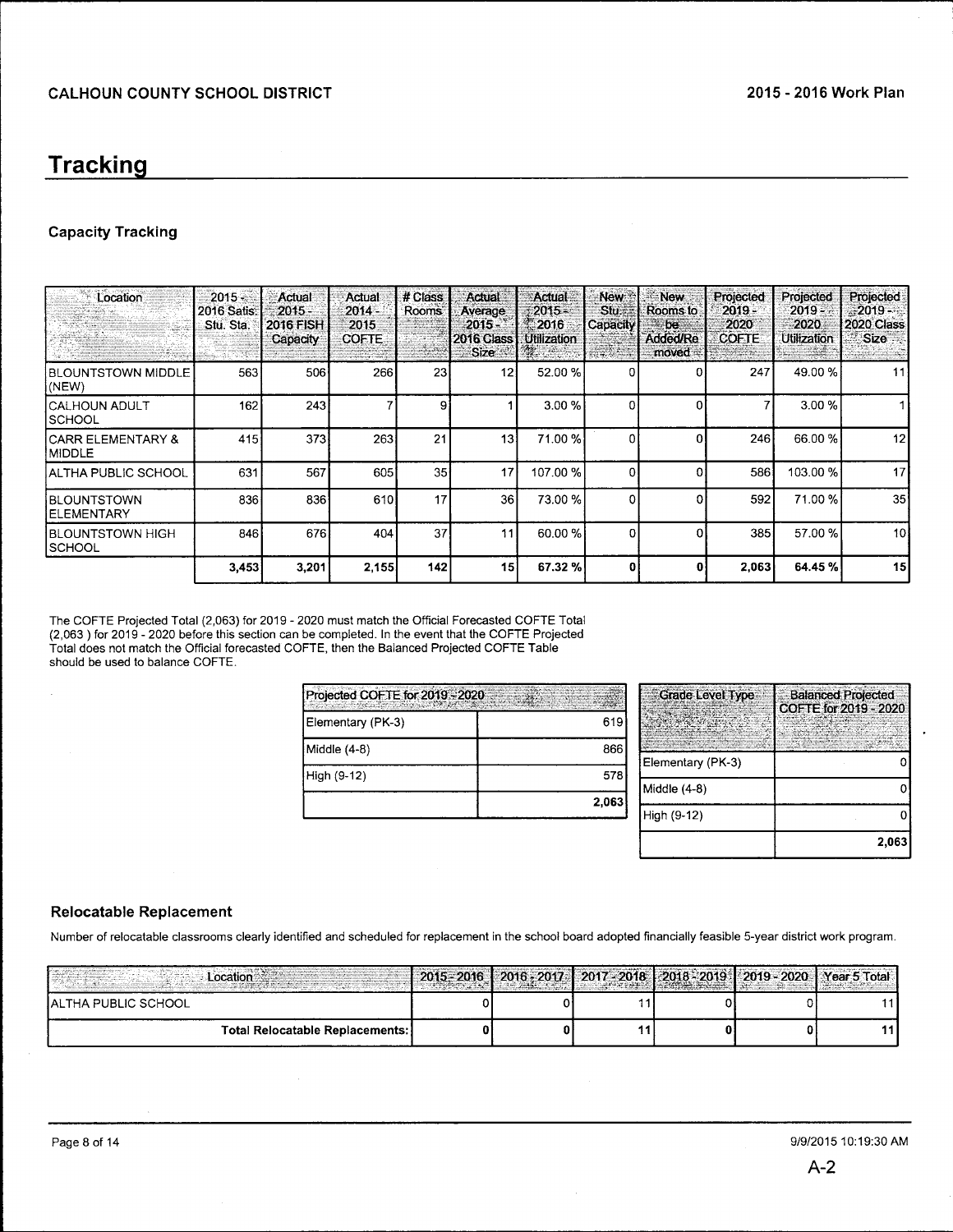#### Charter Schools Tracking

Information regarding the use of charter schools.

Nothing reported for this section.

#### Special Purpose Classrooms Tracking

The number of classrooms that will be used for certain special purposes in the current year, by facility and type of classroom, that the district will, 1), not use for educational purposes, and 2), the co-teaching classrooms that are not open plan classrooms and will be used for educational purposes.

| School                          |  | [K-3 Classrooms] Classrooms   Classrooms   Classrooms | School Type  # of Elementary  # of Middle 4-8  # of High 9-12  # of ESE  # df Combo<br>Classrooms # | Total<br><b>Classrooms</b> |
|---------------------------------|--|-------------------------------------------------------|-----------------------------------------------------------------------------------------------------|----------------------------|
| Total Educational Classrooms: I |  |                                                       |                                                                                                     |                            |

| School<br><b>Brunery</b>             | <b>I K-3 Classrooms L</b> | <b>Classrooms</b> | School Type  # of Elementary   # of Middle 4-8   # of High 9-12    # of ESE<br>Classrooms ** | <b>Classrooms</b> | # of Combo<br><b>Classrooms</b> | Total .<br><b>Classrooms</b> |
|--------------------------------------|---------------------------|-------------------|----------------------------------------------------------------------------------------------|-------------------|---------------------------------|------------------------------|
| <b>Total Co-Teaching Classrooms:</b> |                           |                   |                                                                                              |                   |                                 |                              |

## Infrastructure Tracking

Necessary offsite infrastructure requirements resulting from expansions or new schools. This section should include infrastructure information related to capacity project schedules and other project schedules (Section 4).

Not Specified

Proposed location of planned facilities, whether those locations are consistent with the comprehensive plans of all affected local governments, and recommendations for infrastructure and other improvements to land adjacent to existing facilities. Provisions of 1013.33(12), (13) and (14) and 1013.36 must be addressed for new facilities planned within the 1st three years of the plan (Section 5).

Not Specified

Consistent with Comp Plan? No

#### Net New Classrooms

The number of classrooms, by grade level and type of construction, that were added during the last fiscal year.

| List the net new classrooms added in the 2014 - 2015 fiscal year.                                                                                       | List the net new classrooms to be added in the 2015 - 2016 fiscal<br>Ivear. |                            |                                       |                        |                                                                        |                            |                                |                                               |  |
|---------------------------------------------------------------------------------------------------------------------------------------------------------|-----------------------------------------------------------------------------|----------------------------|---------------------------------------|------------------------|------------------------------------------------------------------------|----------------------------|--------------------------------|-----------------------------------------------|--|
| "Classrooms" is defined as capacity carrying classrooms that are added to increase<br>capacity to enable the district to meet the Class Size Amendment. |                                                                             |                            |                                       |                        | Totals for fiscal year 2015 - 2016 should match totals in Section 15A. |                            |                                |                                               |  |
| Location                                                                                                                                                | $2014 - 2015 +$<br>Permanent                                                | $2014 - 2015$ #<br>Modular | $2014 - 2015$ #<br><b>Relocatable</b> | $2014 - 2015$<br>Total | $2015 - 2016$ #<br>Permanent                                           | $2015 - 2016$ #<br>Modular | $2015 - 2016$ #<br>Relocatable | 2015 - 2016<br>Total<br>planting of good part |  |
| Elementary (PK-3)                                                                                                                                       |                                                                             |                            |                                       |                        |                                                                        |                            |                                |                                               |  |
| Middle (4-8)                                                                                                                                            |                                                                             |                            |                                       |                        |                                                                        |                            |                                |                                               |  |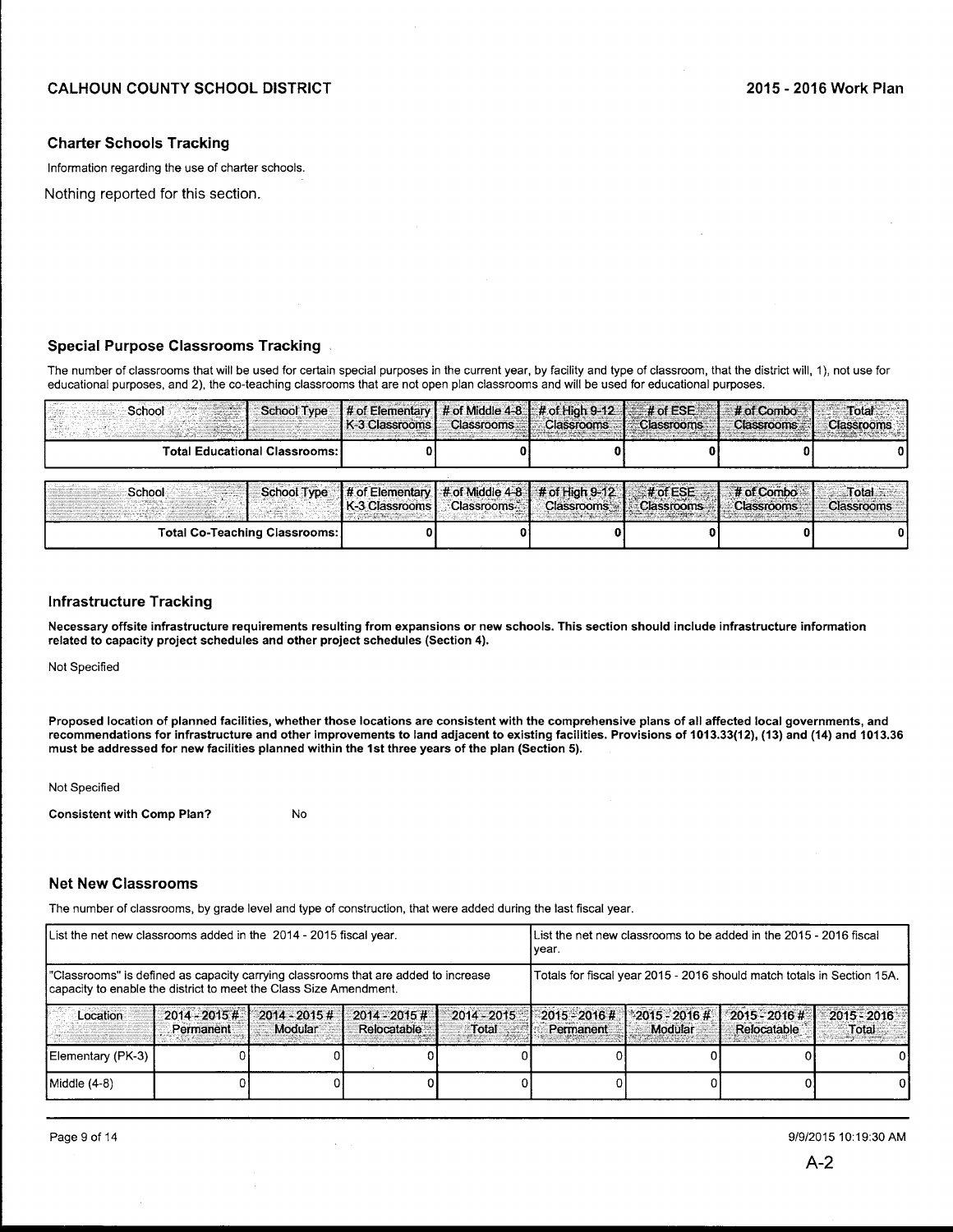| High (9-12) |             |  | _________ |  |  |
|-------------|-------------|--|-----------|--|--|
|             | ___________ |  |           |  |  |

# **Relocatable Student Stations**

Number of students that will be educated in relocatable units, by school, in the current year, and the projected number of students for each of the years in the workplan.

| Site                                     | $2015 - 2016$ |      | $\approx$ 2016 - 2017 $\approx$ 2017 - 2018                                                                                                                                                                                   | $2018 - 2019$ |     | 2019 - 2020   5 Year Average              |
|------------------------------------------|---------------|------|-------------------------------------------------------------------------------------------------------------------------------------------------------------------------------------------------------------------------------|---------------|-----|-------------------------------------------|
| BLOUNTSTOWN MIDDLE (NEW)                 |               |      |                                                                                                                                                                                                                               |               |     |                                           |
| <b>CALHOUN ADULT SCHOOL</b>              |               |      |                                                                                                                                                                                                                               |               |     |                                           |
| ICARR ELEMENTARY & MIDDLE                | 169           | 162  | 160                                                                                                                                                                                                                           | 140           | 125 | 1511                                      |
| IALTHA PUBLIC SCHOOL                     | 182           | 1731 |                                                                                                                                                                                                                               |               |     | 71 I                                      |
| <b>IBLOUNTSTOWN ELEMENTARY</b>           | -51           | 42   | 39                                                                                                                                                                                                                            | 19            | 19  | 34                                        |
| <b>BLOUNTSTOWN HIGH SCHOOL</b>           |               |      |                                                                                                                                                                                                                               |               |     |                                           |
| Tatal for CALUOUN COUNTY COUON NICTOICT. |               |      | the participants and constructions of the construction of the construction of the construction of the construction of the construction of the construction of the construction of the construction of the construction of the |               |     | i pro <del>den</del> Are an Incorporation |

| Totals for CALHOUN COUNTY SCHOOL DISTRICT         |       |        |       |       |       |       |
|---------------------------------------------------|-------|--------|-------|-------|-------|-------|
| Total students in relocatables by year.           | 402   | 3771   | 199 I | 159   | 144   | 256   |
| Total number of COFTE students projected by year. | 2,143 | 2.123  | 2,117 | 2.078 | 2,063 | 2.105 |
| Percent in relocatables by year.                  | 19%   | 18 % l | 9%    | 8 % I | 7 % i | 12%   |

# **Leased Facilities Tracking**

Exising leased facilities and plans for the acquisition of leased facilities, including the number of classrooms and student stations, as reported in the educational plant survey, that are planned in that location at the end of the five year workplan.

| Location                            | # of Leased<br>Classrooms 2015 -<br>2016 | <b>FISH Student</b><br><b>Stations</b><br><b>Continued</b> | Owner        | # of Leased<br>Classrooms 2019 -<br>2020 | <b>FISH Student</b><br><b>Stations</b><br>ha a sh |
|-------------------------------------|------------------------------------------|------------------------------------------------------------|--------------|------------------------------------------|---------------------------------------------------|
| <b>BLOUNTSTOWN MIDDLE (NEW)</b>     |                                          |                                                            |              |                                          |                                                   |
| <b>CALHOUN ADULT SCHOOL</b>         |                                          |                                                            |              |                                          |                                                   |
| <b>CARR ELEMENTARY &amp; MIDDLE</b> |                                          |                                                            |              |                                          |                                                   |
| IALTHA PUBLIC SCHOOL                |                                          |                                                            | 54 Mod Space |                                          |                                                   |
| <b>IBLOUNTSTOWN ELEMENTARY</b>      |                                          |                                                            |              |                                          |                                                   |
| <b>IBLOUNTSTOWN HIGH SCHOOL</b>     |                                          |                                                            |              |                                          |                                                   |
|                                     |                                          | 54                                                         |              |                                          |                                                   |

# **Failed Standard Relocatable Tracking**

Relocatable units currently reported by school, from FISH, and the number of relocatable units identified as 'Failed Standards'.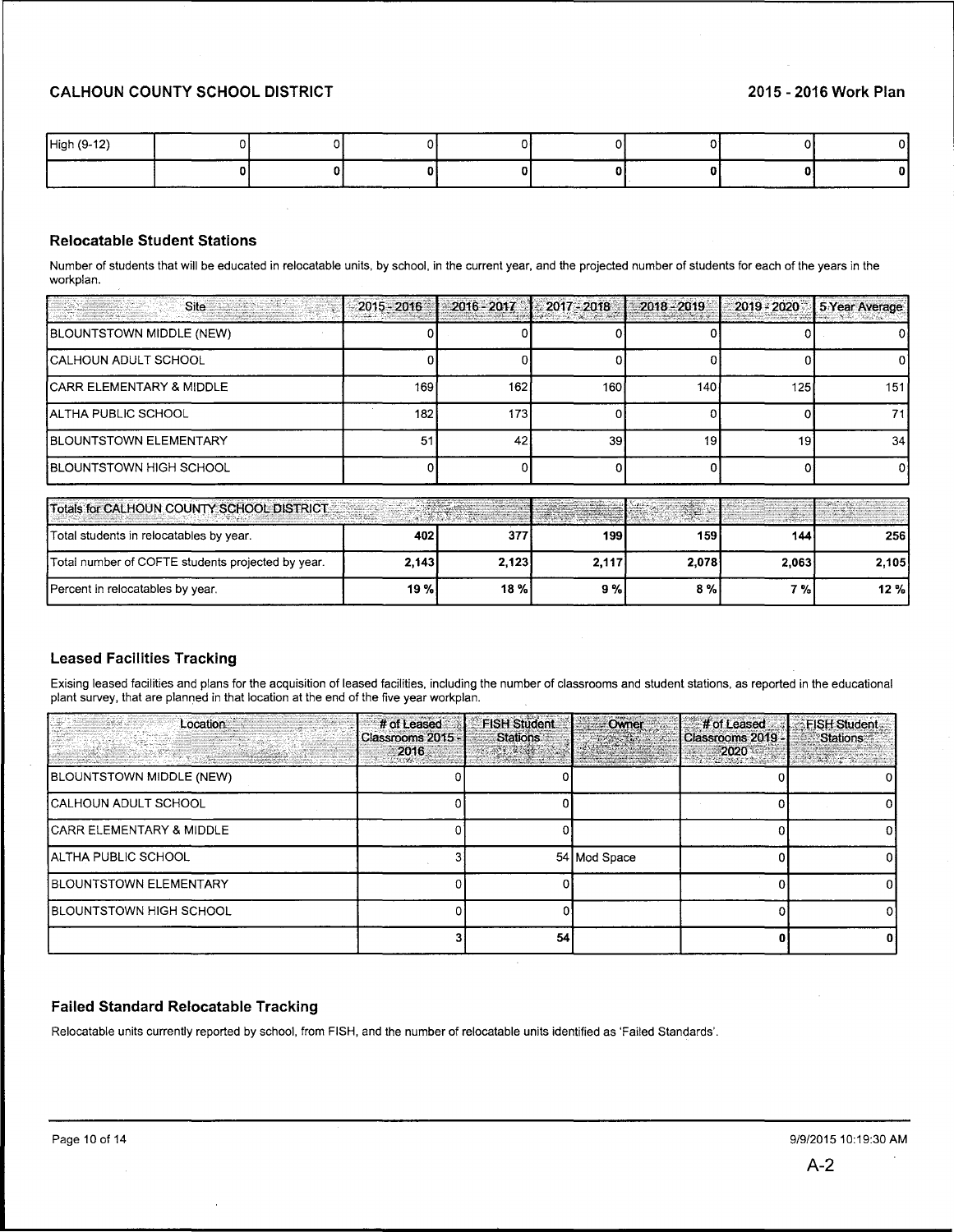Nothing reported for this section.

# **Planning**

#### Class Size Reduction Planning

Plans approved by the school board that reduce the need for permanent student stations such as acceptable school capacity levels, redistricting, busing, year-round schools, charter schools, magnet schools, public-private partnerships, multitrack scheduling, grade level organization, block scheduling, or other alternatives.

Calhoun County School Board has been approved for a Special Facility Funding for a new Altha school starting construction in August 2015.

#### School Closure Planning

Plans for the closure of any school, including plans for disposition of the facility or usage of facility space, and anticipated revenues.

Not Specified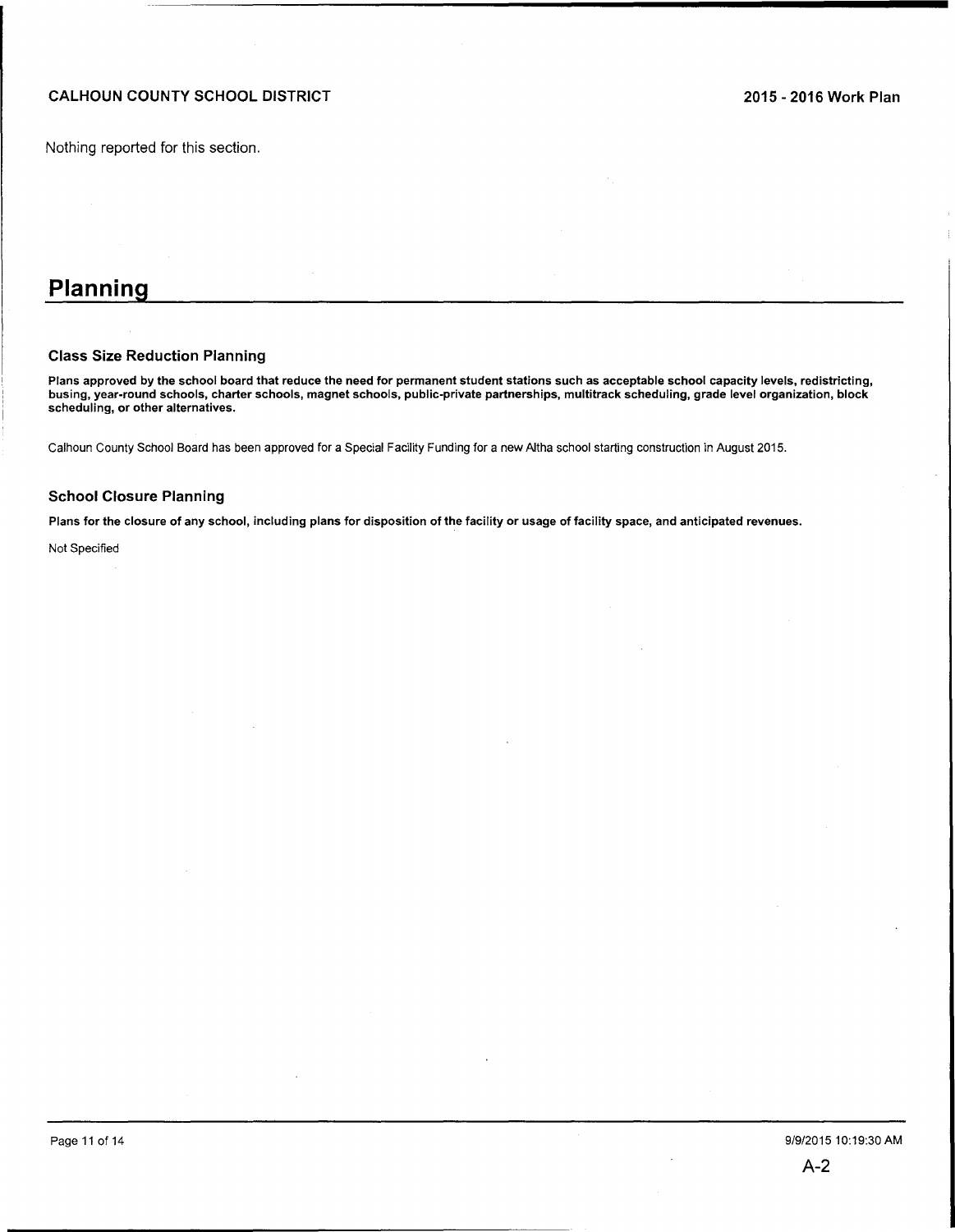# **Long Range Planning**

## **Ten-Year Maintenance**

District projects and locations regarding the projected need for major renovation, repair, and maintenance projects within the district in years 6-10 beyond the projects plans detailed in the five years covered by the work plan.

Nothing reported for this section.

#### **Ten-Year Capacity**

Schedule of capital outlay projects projected to ensure the availability of satisfactory student stations for the projected student enrollment in K-12 programs for the future 5 years beyond the 5-year district facilities work program.

Nothing reported for this section.

# **Ten-Year Planned Utilization**

Schedule of planned capital outlay projects identifying the standard grade groupings, capacities, and planned utilization rates of future educational facilities of the district for both permanent and relocatable facilities.

| Grade Level Projections<br><b>THE SECTION</b> | <b>FISH</b><br>Student<br><b>Stations</b> | <b>Actual 2014 -</b><br>2015 FISH<br>Capacity | Actual<br>$2014 -$<br>2015<br><b>COFTE</b> | <b>Utilization</b> | Actual 2014 - 2015   Actual 2015 - 2016 / 2024 - 2025 new Projected 2024 - Projected 2024 -<br>Student Capacity to be added/removed   2025 COFTE<br><b>The product of the control of the control of the control of the control of the control of the control</b> | <b>I ANDRE</b> | 2025 Utilization<br>$-35.0784$ |
|-----------------------------------------------|-------------------------------------------|-----------------------------------------------|--------------------------------------------|--------------------|------------------------------------------------------------------------------------------------------------------------------------------------------------------------------------------------------------------------------------------------------------------|----------------|--------------------------------|
| Elementary - District<br>∣Totals              | 836                                       | 836                                           | 651.00                                     | 77.87 %            |                                                                                                                                                                                                                                                                  | 646            | 77.27 %                        |
| Middle - District Totals                      | 1.757                                     | .580                                          | 1.115.00                                   | 70.57 %            |                                                                                                                                                                                                                                                                  | 1.110          | 70.25 %                        |
| High - District Totals                        | 846                                       | 676                                           | 376.00                                     | 55.62 %            |                                                                                                                                                                                                                                                                  | 371            | 54.88%                         |
| Other - ESE, etc                              | 191                                       | 286                                           | 0.001                                      | 0.00 %             |                                                                                                                                                                                                                                                                  |                | 0.00%                          |
|                                               | 3,630                                     | 3,378                                         | 2.142.00                                   | 63.41 %            |                                                                                                                                                                                                                                                                  | 2.127          | 62.97 %                        |

**Combination schools are included with the middle schools for student stations, capacity, COFTE and utilization purposes because these facilities all have a 90% utilization factor. Use this space to explain or define the grade groupings for combination schools.** 

No comments to report.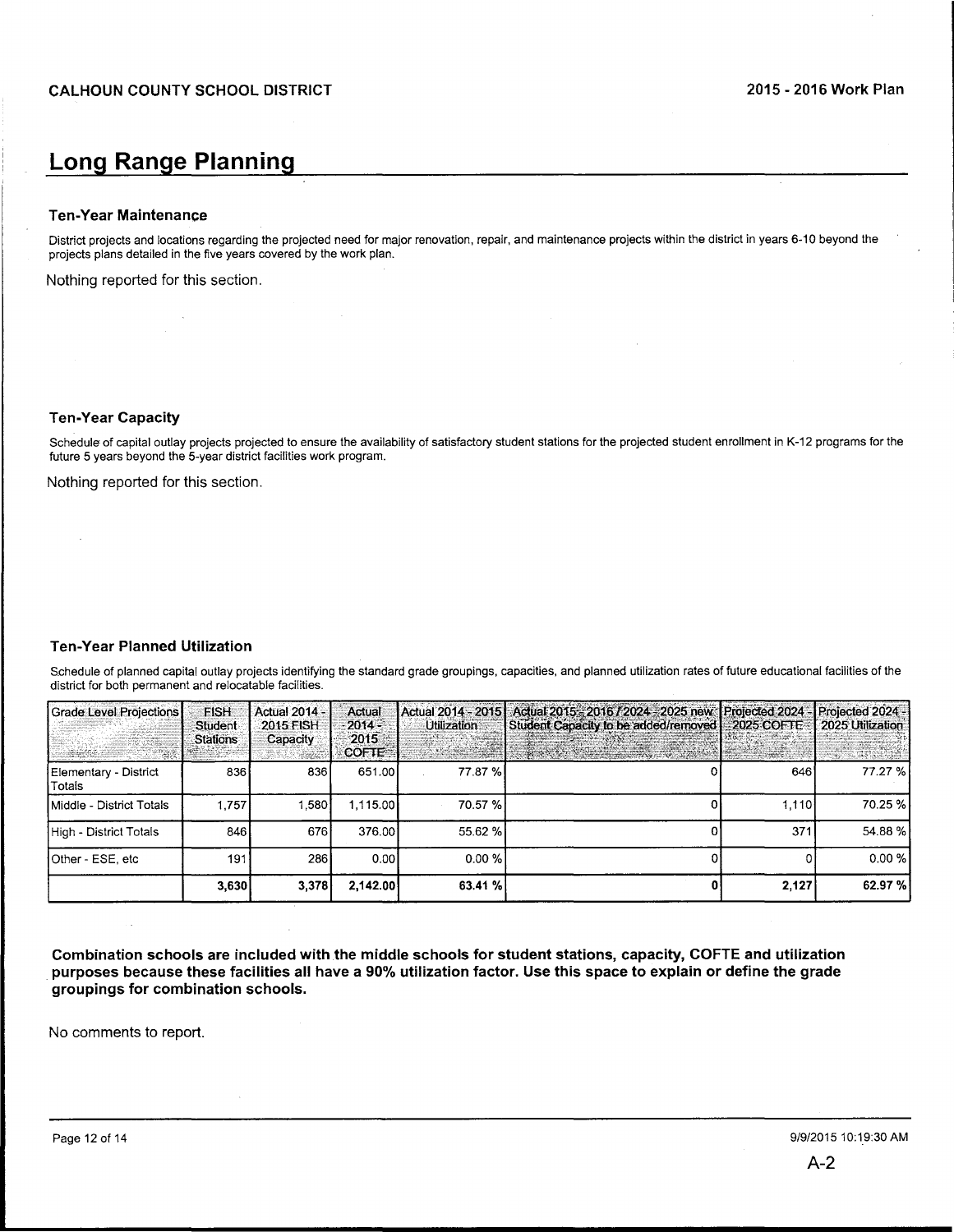#### **Ten-Year Infrastructure Planning**

**Proposed Location of Planned New, Remodeled, or New Additions to Facilities in 06 thru 10 out years (Section 28).** 

Nothing reported for this section.

**Plans for closure of any school, including plans for disposition of the facility or usage of facility space, and anticipated revenues in the 06 thru 10 out years (Section 29).** 

Nothing reported for this section.

# **Twenty-Year Maintenance**

District projects and locations regarding the projected need for major renovation, repair, and maintenance projects within the district in years 11-20 beyond the projects plans detailed in the five years covered by the work plan.

Nothing reported for this section.

# **Twenty-Year Capacity**

Schedule of capital outlay projects projected to ensure the availability of satisfactory student stations for the projected student enrollment in K-12 programs for the future 11-20 years beyond the 5-year district facilities work program.

Nothing reported for this section.

## **Twenty-Year Planned Utilization**

Schedule of planned capital outlay projects identifying the standard grade groupings, capacities, and planned utilization rates of future educational facilities of the district for both permanent and relocatable facilities.

| <b>Grade Level Projections</b>  | <b>FISH</b><br>Student<br><b>Stations</b> | <b>Actual 2014 -</b><br><b>2015 FISH</b><br>Capacity | Actual<br>$2014 -$<br>2015<br><b>COFTE</b> | <b>Utilization</b> | Actual 2014 - 2015   Actual 2015 - 2016 / 2034 - 2035 new<br>Student Capacity to be added/removed<br>n ya mwaka wa 1970<br>Matukio wa Matukio | Projected 2034 -<br>2035 COFTE | Projected 2034 -<br>2035 Utilization<br>45. |
|---------------------------------|-------------------------------------------|------------------------------------------------------|--------------------------------------------|--------------------|-----------------------------------------------------------------------------------------------------------------------------------------------|--------------------------------|---------------------------------------------|
| Elementary - District<br>Totals | 836                                       | 836                                                  | 651.00                                     | 77.87 %            |                                                                                                                                               | 650                            | 77.75 %                                     |
| Middle - District Totals        | 1.757                                     | 1.580                                                | 1.115.00                                   | 70.57 %            |                                                                                                                                               | 1.100                          | 69.62 %                                     |
| High - District Totals          | 846                                       | 676                                                  | 376.00                                     | 55.62 %            |                                                                                                                                               | 370                            | 54.73 %                                     |
| Other - ESE, etc                | 191                                       | 286                                                  | 0.00                                       | 0.00 %             |                                                                                                                                               |                                | 0.00 %                                      |
|                                 | 3.630                                     | 3.378                                                | 2.142.00                                   | 63.41%             |                                                                                                                                               | 2,120                          | 62.76 %                                     |